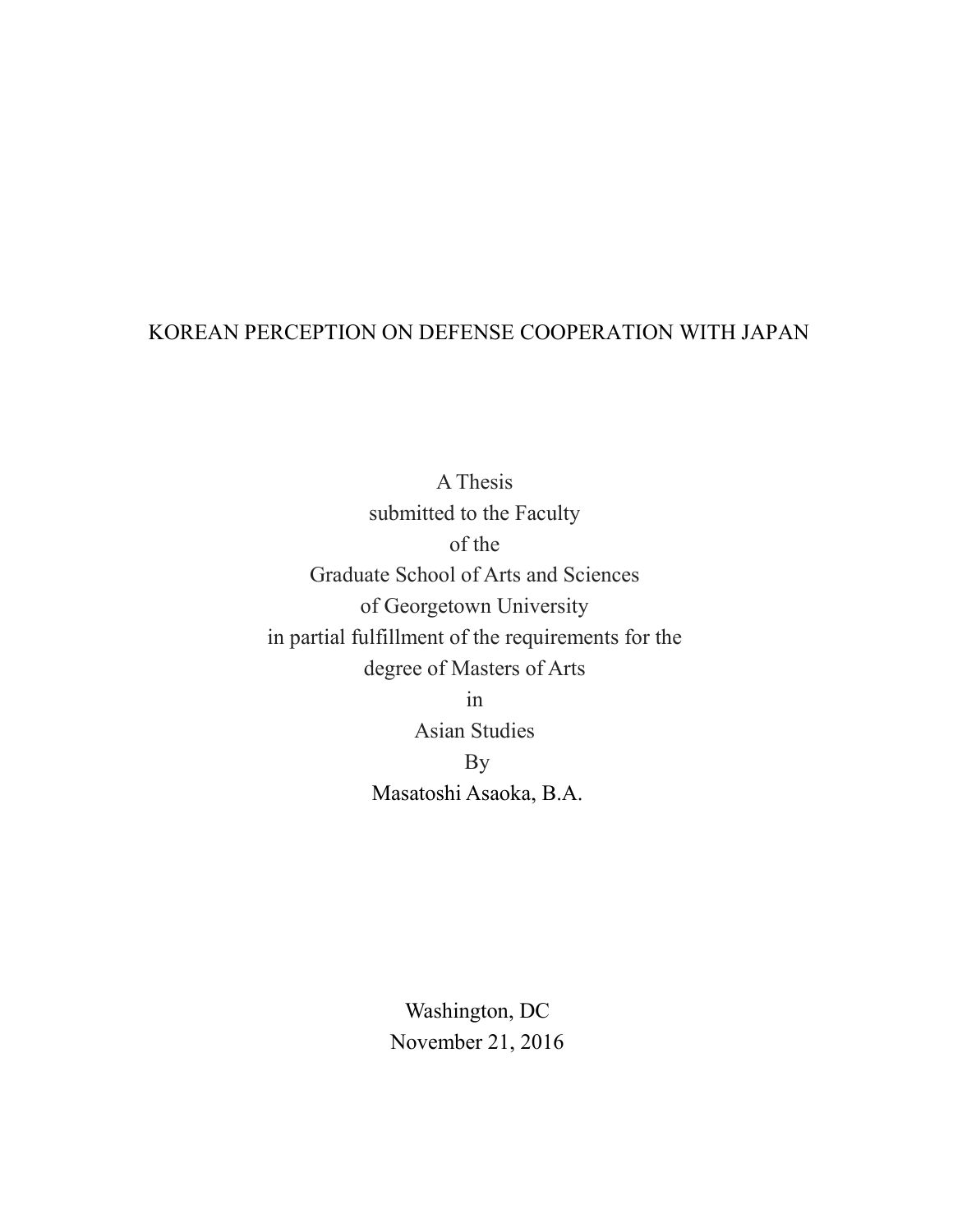#### KOREAN PERCEPTION ON DEFENSE COOPERATION WITH JAPAN

Masatoshi Asaoka, B.A.

Thesis Advisor: Victor D. Cha, Ph.D.

#### **ABSTRACT**

The Republic of Korea and Japan are two most important security allies of the United States in East Asia, yet they lack substantial defense cooperation between each other. This thesis looks at the current condition of defense cooperation between the Republic of Korea and Japan and possible area of improvement in the future. Based on the quasi-alliance model, this thesis introduces the capabilities complementary model to explain what is necessary for bilateral defense cooperation. Ultimately, these quasi-allies will only enhance defense cooperation if the Republic of Korea feels its security is scarce and the Japanese capability is compatible to its own.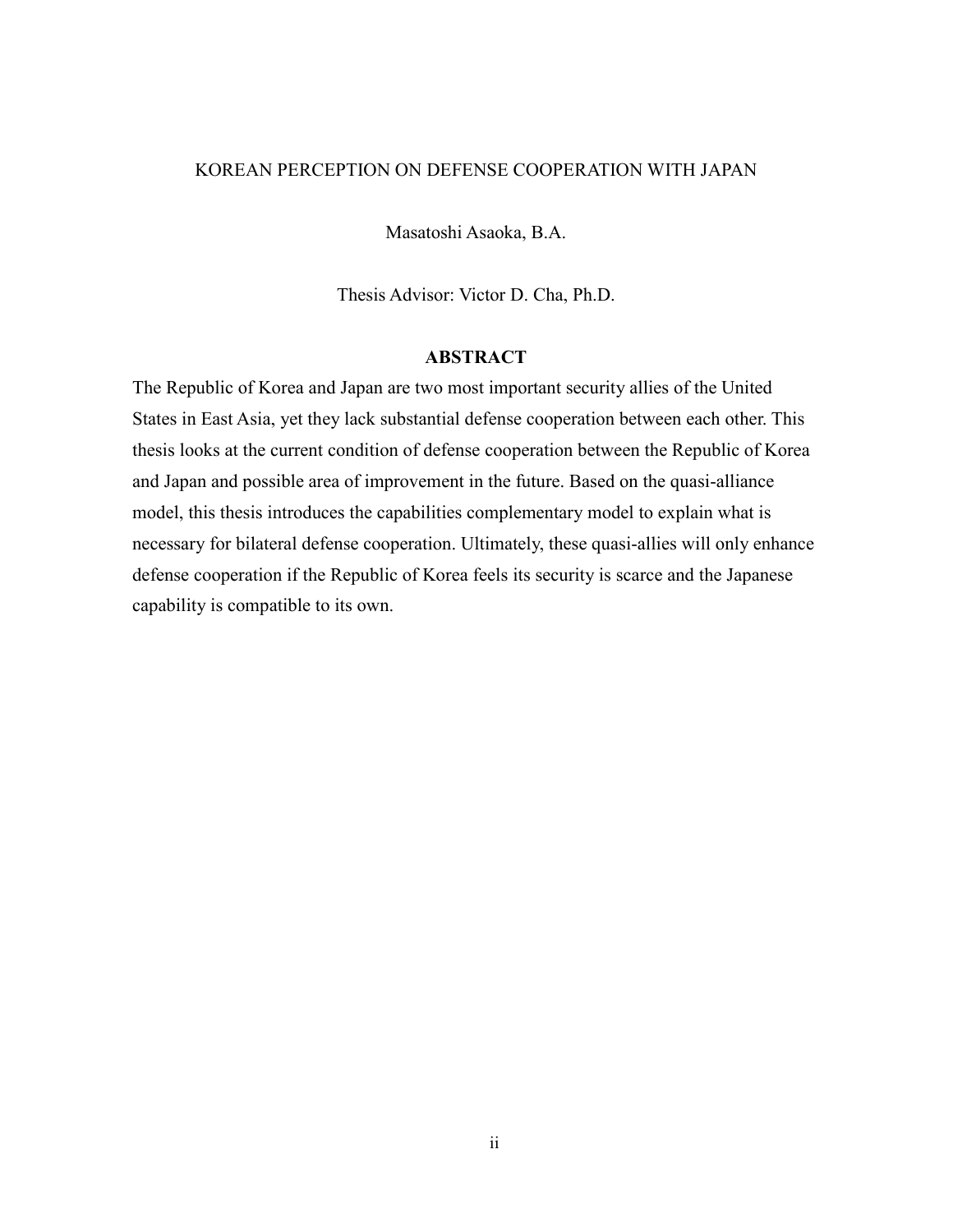# **TABLE OF CONTENTS**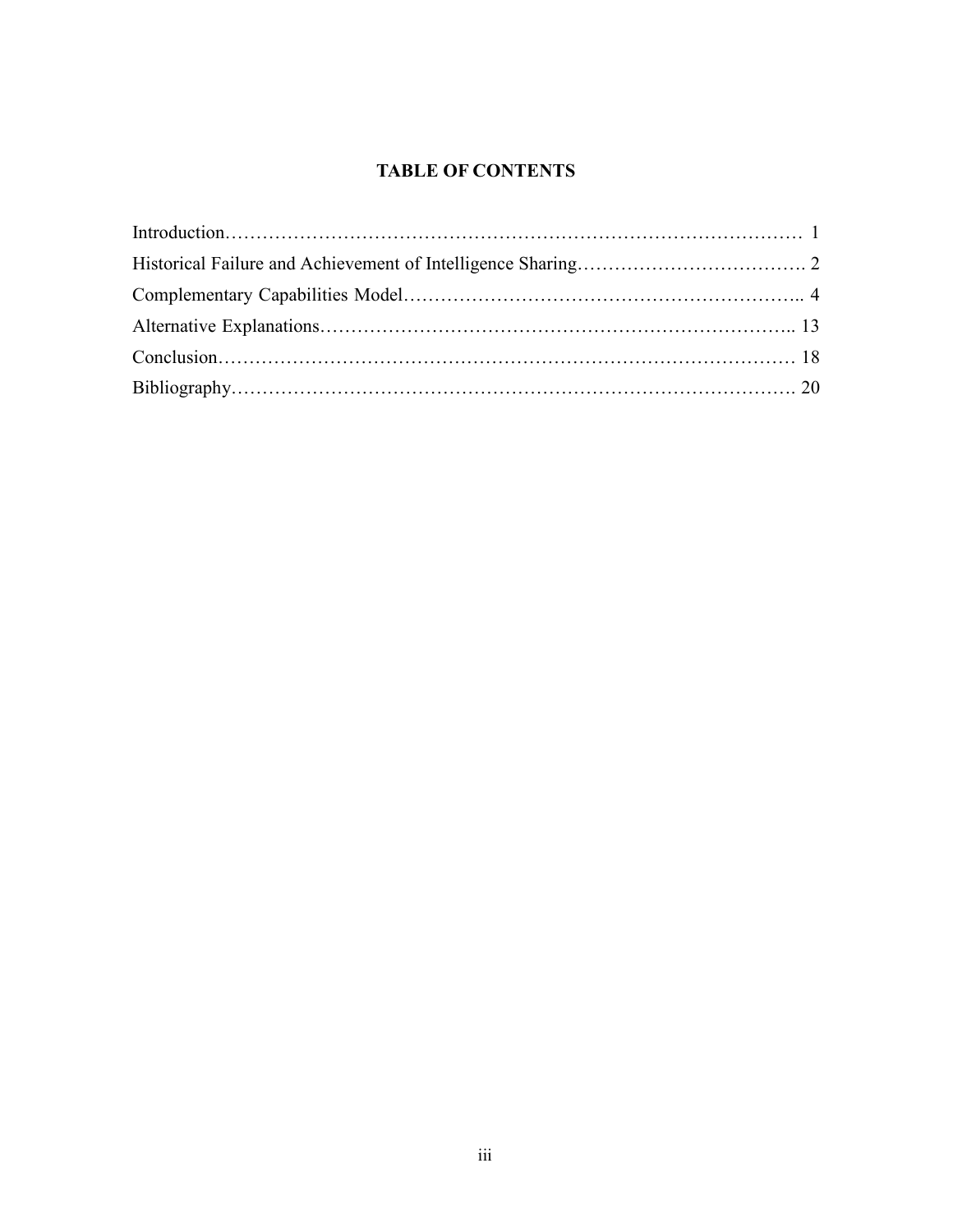### **INTRODUCTION**

Despite the strong public and political oppositions in the Republic of Korea (ROK) to enhance defense cooperation between Japan, in what conditions can the ROK and Japan enhance their defense cooperation? Japan and the ROK share mutual threats from the Democratic People's Republic of Korea (DPRK) and certain degree of China's expansionist posture in the South China Sea. They are also both liberal democracies and allies of the U.S. Although they have similar threat perceptions and national characteristics, they often resist to enhance cooperation on substantial matters that would potentially improve their security. Many scholars explained this irrational behavior by Japan and the ROK by citing disputes over history as the main issue, more specifically Japanese Imperial colonization from 1910 to 1945, but this does not explain why in some cases they choose to improve their ties.<sup>1</sup> Better defense cooperation between Japan and the ROK is essential to sustain stability and prosperity in the Asia Pacific region. With the recent rebalance to Asia strategy under the Obama administration, the regional security structure is gradually shifting from the traditional "hub-and-spoke" system to more multilateral defense cooperation framework among regional maritime democratic states, such as Japan, Australia, India, and the U.S or simply known as the Quad. This is not to say that the hub-and-spoke system will be replaced by the Quad framework, but enhancement of multilateral cooperation will reduce the economic burden by larger powers and give more transparency in the military capabilities and strategies among the participants. The same framework should apply to Japan and the ROK to be complementary to the updated security strategy in the Asia Pacific region. Hence, it is important to understand under what conditions Japan and the ROK improve their defense cooperation. In defense, there are different levels and categories of cooperation. This essay focuses on the intelligence sharing component of bilateral cooperation because Japan, the ROK, and the U.S. agree that intelligence sharing would be an essential step for advanced defense cooperation.<sup>2</sup> Through the complementary capabilities model, this essay argues that the bilateral cooperation on intelligence sharing is only enhanced when both countries feel

<sup>&</sup>lt;sup>1</sup> Brad Glosserman and Scott A. Snyder, *The Japan-South Korea Identity Clash: East Asian Security and the United States* (New York: Columbia University Press, 2015).

<sup>&</sup>lt;sup>2</sup> Yonhap News Agency, "S. Korea, U.S., Japan to increase military intelligence sharing: top U.S. diplomat," April 20, 2016.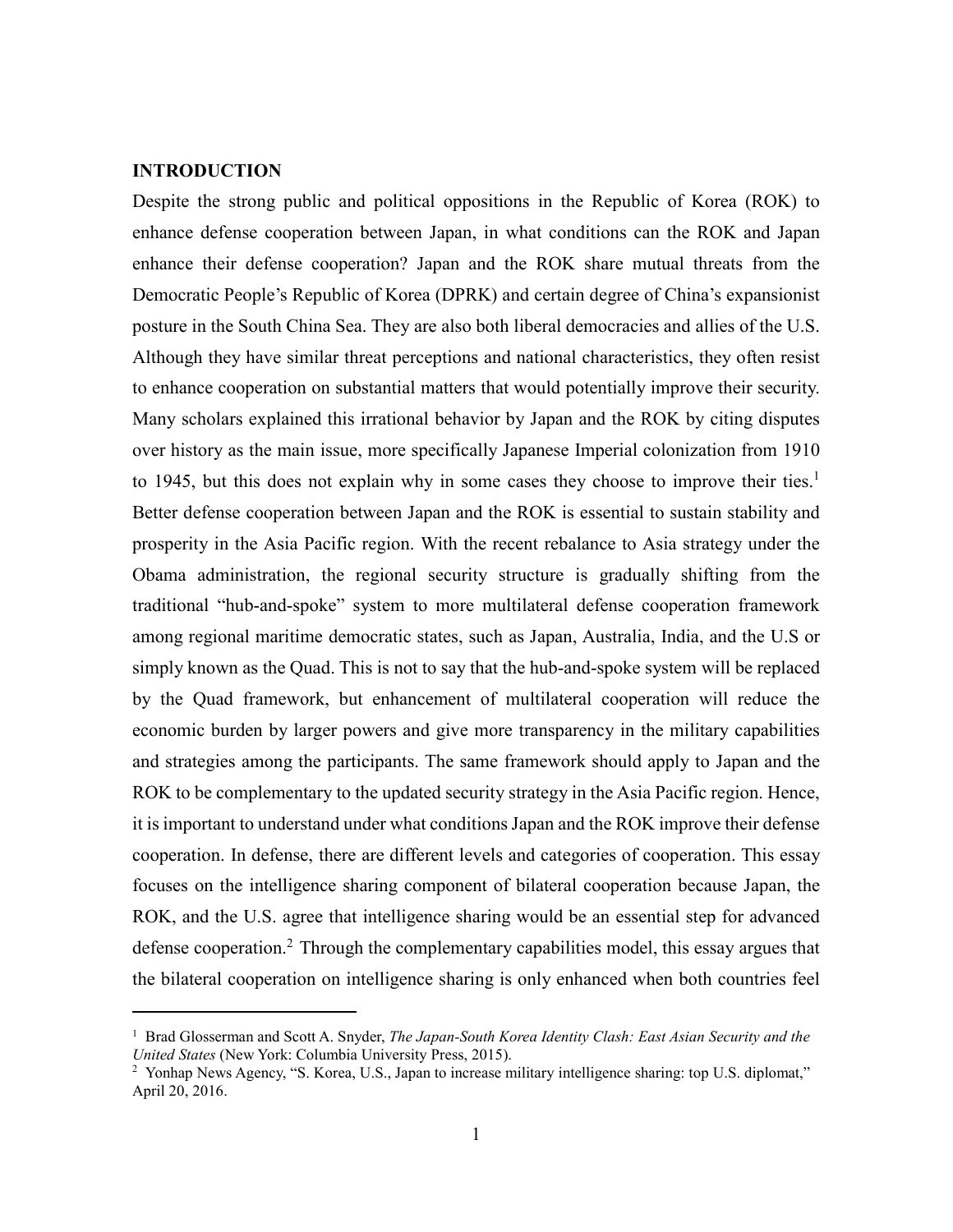the regional security is scarce and their capabilities are complementary to each other. In addition to this introduction section, this essay is divided into four chapters. The first chapter introduces the recent historical background of the intelligence sharing agreement, specifically the overview of failed negotiation on GSOMIA in 2012 and conclusion of the trilateral intelligence sharing agreement in 2014. The second chapter explains why the ROK decided to conclude the trilateral intelligence sharing agreement using the complementary capabilities model. The third chapter presents the alternative explanation by other scholars on the similar matter, one from advanced theory derived from realism and another explanation based on constructivism, followed by the final chapter of conclusion.

#### **HISTORICAL FAILURE AND ACHIEVEMENT OF INTELLIGENCE SHARING**

Japan and the ROK have previously attempted to increase their bilateral intelligence sharing mechanism through GSOMIA (General Security of Military Information Agreement) in the early 2010s. GSOMIA is an agreement by two countries on protection of classified shared military intelligence. GSOMIA is not an agreement that enforces signatory states to share their military intelligence, but rather an agreement on the commitment to the protection of the shared military intelligence. Japan has already signed GSOMIA with the U.S., France, and NATO, and similar agreement with India, and the ROK have signed with 24 countries, such as the U.S. Britain, Australia, Russia, and NATO. $3$  Hence, both countries are familiar with this agreement, especially on the ROK side. Since January 2011, Japan and the ROK began to communicate on the possibility of GSOMIA in the high official level.<sup>4</sup> At this point, Minister of Defense Kim expressed to conduct the negotiation in a "low-key" rather than speeding up the process.<sup>5</sup> After almost a year and half of negotiation, they both confirmed to conclude the agreement on June 2012, however, President Lee Myung-bak decided to postpone the agreement one hour prior to the conclusion. The Japanese media understood the last-minute decision by President Lee as the result of pressures coming from anti-Japanese

<sup>3</sup> Kikuchi Yuji, "Nikkan Himitsu Jouhou Hogo Kyoutei no Shomei Enki," August, 2012, National Diet Library, p. 1. And Hayashi Takashi, "Nikkan Gunji Jouhou Houkatsu Hogo Houan Teiketsu Enki no Youin Bunseki," December 2014, Japan Maritime Self-Defense Force Command and Staff College Review, p. 1.

<sup>&</sup>lt;sup>4</sup> "Daijin Rinji Kaiken Gaiyou," January 10, 2011, Ministry of Defense.

<sup>5</sup> Ibid.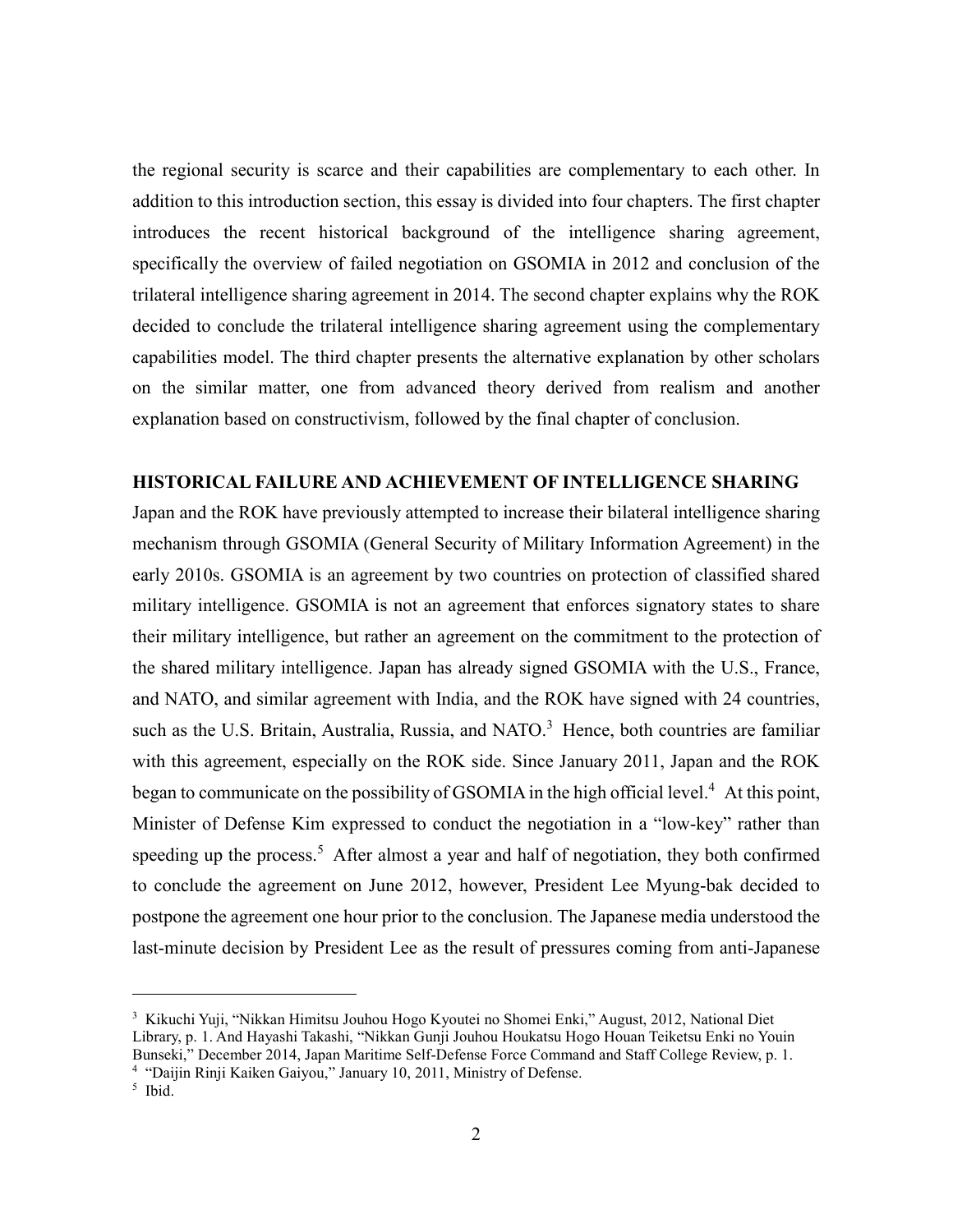groups in the ROK and the government's concern for upsetting China by aligning with Japan on defense.<sup>6</sup> This sudden policy change frustrated the Japanese government and the ROK lost certain credibility to its counterpart. After two years from this failed negotiation, on December 2014, Japan and the ROK successfully signed the intelligence sharing agreement with the U.S. as the mediator. According to the trilateral intelligence sharing agreement, Japan and the ROK can only share intelligence through the U.S., which seems less progress since they both have GSOMIA with the U.S. However, this agreement indirectly connected two "quasi-allies" in Northeast Asia.

What made the ROK change its mind to sign the trilateral intelligence sharing agreement after two years from the failed negotiation on GSOMIA? The largest obstacle for the ROK to enhance defense cooperation with Japan is notably the anti-Japanese pressure from the public. According to the Genron NPO, 70.9% of Korean participants said they have unfavorable views toward Japan in 2014.<sup>7</sup> On the other hand, 54.4% of Japanese participants said the same for Korea on the same year.<sup>8</sup> Public views are largely reflected in policy making in Japan and the ROK, especially when it comes to policy towards their neighboring countries. This is not something unique for Japan-ROK relations. For instance, Japan-China relationship deteriorated during the Koizumi administration, especially from 2001 to 2006 since he visited Yasukuni Shrine every year during these years. Yasukuni Shrine is a controversial subject in the regional politics because the graves of the Class-A war criminals from WWII are worship in its cemetery. On the other hand, the Fukuda administration, which did not visit Yasukuni or avoided any provocative actions toward China, had favorable relationship with China and concluded the Joint Statement between Japan and China on Comprehensively Promoting a Strategic, Mutually Beneficial Relationship with President Hu Jintao.<sup>9</sup> Around 60% of Chinese participants had unfavorable views toward China during the Koizumi era and it peaked up to 92% in 2013, the year when Abe visited Yasukuni

<sup>6</sup> "Hannichi Kanjou & Chugoku Hairyo… Kankoku, Nikkan Gunji Jouhou Houkatsu Hogo Kyoutei ni Nanshoku," May 25, 2015, Sankei News.

<sup>7</sup> "Dai 3 Kai Nikkan Kyoudou Yoron Chousa Kekka," May 28, 2015, Genron NPO.

<sup>8</sup> Ibid.

<sup>9</sup> Sheila Smith, *Intimate Rivals*, (New York; Columbia Press, 2015).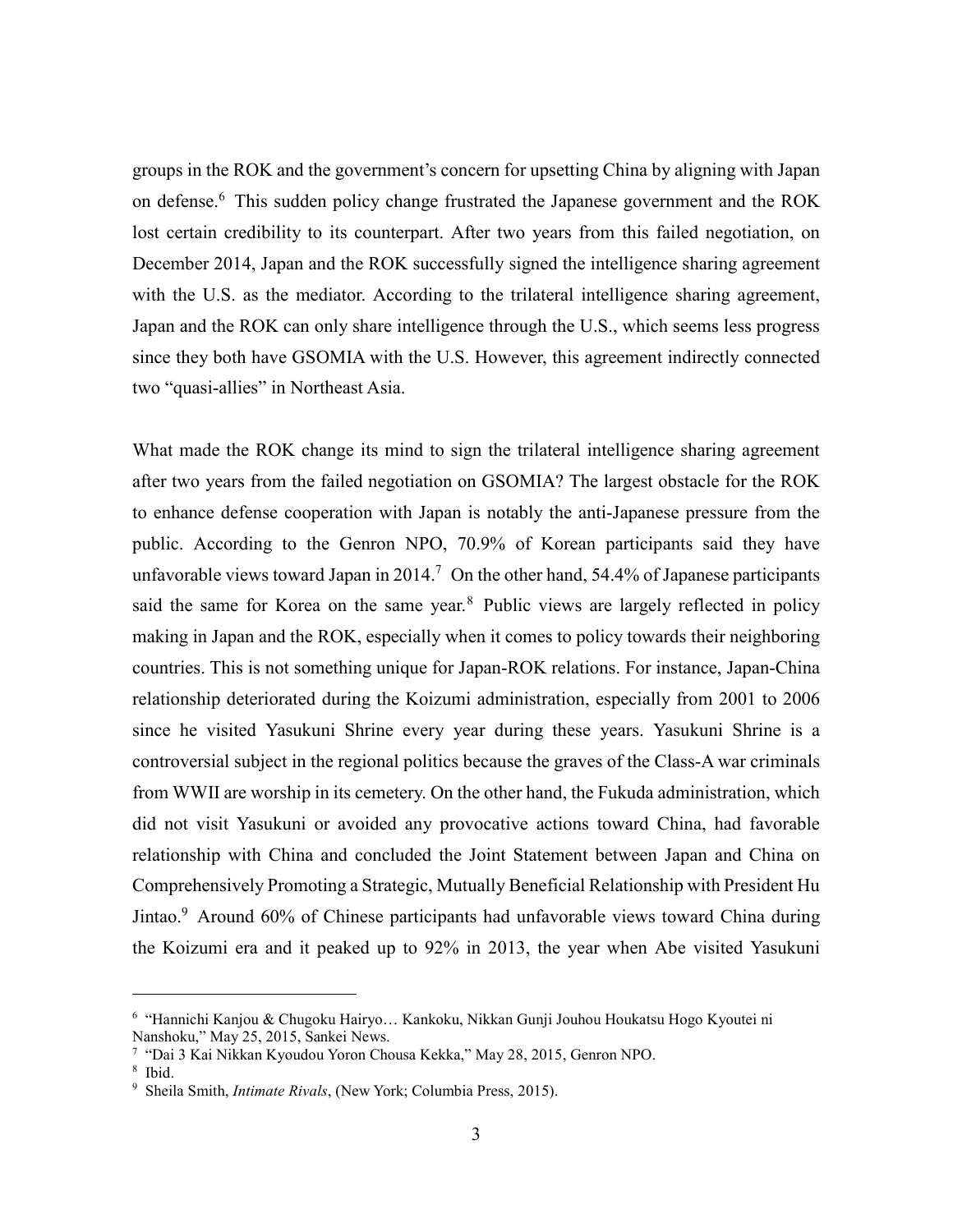again.<sup>10</sup> The same figures dropped to high 30% during Fukuda era. Among many sensitive issues, defense cooperation remains a high hurdle since it directly relates to the history of Japanese military activities in East Asia during the Imperial era before 1945, especially for the victimized countries such as the ROK and China. This is a rather unique case in the region since Japan has successfully enhanced defense cooperation with other maritime democratic states in the Asia Pacific region. On October 9, 2013, Australian Prime Minister Abbott stated, "… Japan is Australia's best friend in Asia and we want to keep it a very strong friendship..." and later he described Japan as a "strong ally".<sup>11</sup> In addition, Japan and India concluded The Agreement Concerning Security Measures for the Protection of Classified Military Information.<sup>12</sup> There were no signs of anti-Japanese protests when Australia and India announced their defense alignment with Japan, hence the alignment allergy with Japan is most evident in the ROK and China. This is why it is important to conduct an empirical study for Japan-ROK defense cooperation rather than applying conventional international relation theory to this particular relationship.

#### **COMPLEMENTARY CAPABILITIES MODEL**

The complementary capabilities model explains the rational of the ROK when it enhances its defense cooperation with Japan when their capabilities show compatibilities. As explained above, the ROK, or its policy makers, faces pressure from the anti-Japanese public and political opponents when it tries to enhance defense cooperation. However, looking at the history, the ROK has previously made progress on defense cooperation with Japan, most recently with the trilateral intelligence sharing agreement also including the U.S. Under the complementary capabilities model, the ROK only agrees to improve defense cooperation with Japan when two conditions match. This is when the ROK perceives that Japanese capability is complementary to its own and when the ROK feels the national security is scarce.

<sup>10</sup> "Dai 11 Kai Nicchuu Kyoudou Yoron Chousa Kekka," October 21, 2015, Genron NPO.

<sup>&</sup>lt;sup>11</sup> "The Australia-Japan Defence Relationship: Improving Interoperability at the Operational Level," November 2015, Center for Defence and Strategic Studies.

<sup>&</sup>lt;sup>12</sup> "Fact Sheet: Japan and India Working Together for Peace and Prosperity," Ministry of Foreign Affairs of Japan, December 12, 2015. On October 2015, Japan participated in the India-US Malabar exercise, which is a joint naval drill. They are also increasing defense cooperation on disarmament and non-proliferation, counterterrorism, cyber-security, and many other traditional and non-traditional security spheres.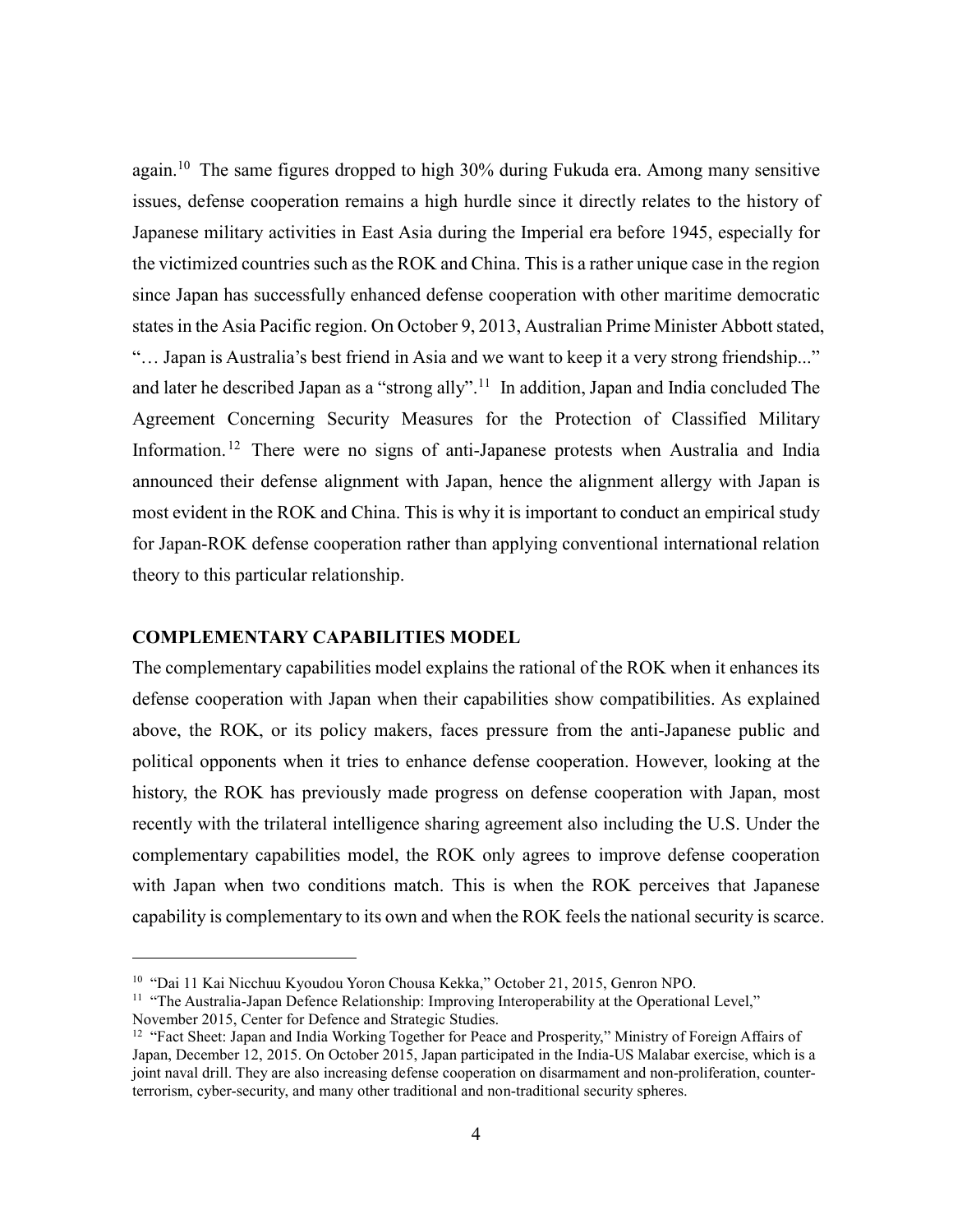In May 30, 2015, the defense ministers from Japan, the ROK, and the U.S. met in Singapore during the Shangri-La Dialogue to discuss about regional security. The joint press statement wrote "[t]he three ministers seriously assessed the North Korean threat and agreed to closely coordinate with the international community to deter North Korean provocations."<sup>13</sup> The DPRK has been the prominent threat to the ROK since the Korean War and to Japan especially since 1998 Taepodong-1 launch, when the missile flew over Japan for the first time. According to realist thinking, countries with common security threat will cooperate to balance its power against the adversary state. However, this is not the case for Japan and the ROK. Many academic and government publications have been mentioning that more the DPRK conducts missile or nuclear tests, Japan-ROK defense relationship will strengthen, but the reality shows that the DPRK threat is not the only factor that pushes the ROK to enhance defense cooperation with Japan. The capabilities complementary model explains that exterior threat is a prerequisite condition rather than the exclusive reason. The 2 by 2 model (figure 1) below is the summary of the capabilities complementary model.

|               | <b>Security Scarce</b> | Security abundant |
|---------------|------------------------|-------------------|
| Complementary | Yes                    | No                |
| Capabilities  | (Quadrant 1)           | (Quadrant 2)      |
|               |                        |                   |
| No            | N <sub>0</sub>         | N <sub>0</sub>    |
| Complementary | (Quadrant 3)           | (Quadrant 4)      |
| Capabilities  |                        |                   |

#### FIGURE 1. CAPABILITIES COMPLEMENTARY MODEL.

In figure 1, in both cases where security is abundant (quadrant 2 and 4), no cooperation takes place. This is obvious since any dependency on foreign military is only useful and effective when a country feels the need to balance against an exterior threat or power projection from a third party. For example, in Europe after WWII the U.S. and European countries formed

<sup>&</sup>lt;sup>13</sup> "U.S.-ROK-Japan Defense Ministers Meeting Joint Press Statement," Department of Defense, May 30, 2015. The same joint press statement says, "The three ministers applauded the Trilateral Information Sharing Arrangement, noting that the Arrangement serves to strengthen mutual understanding and cooperation among the three sides on the growing nuclear and missile threats posed by North Korea."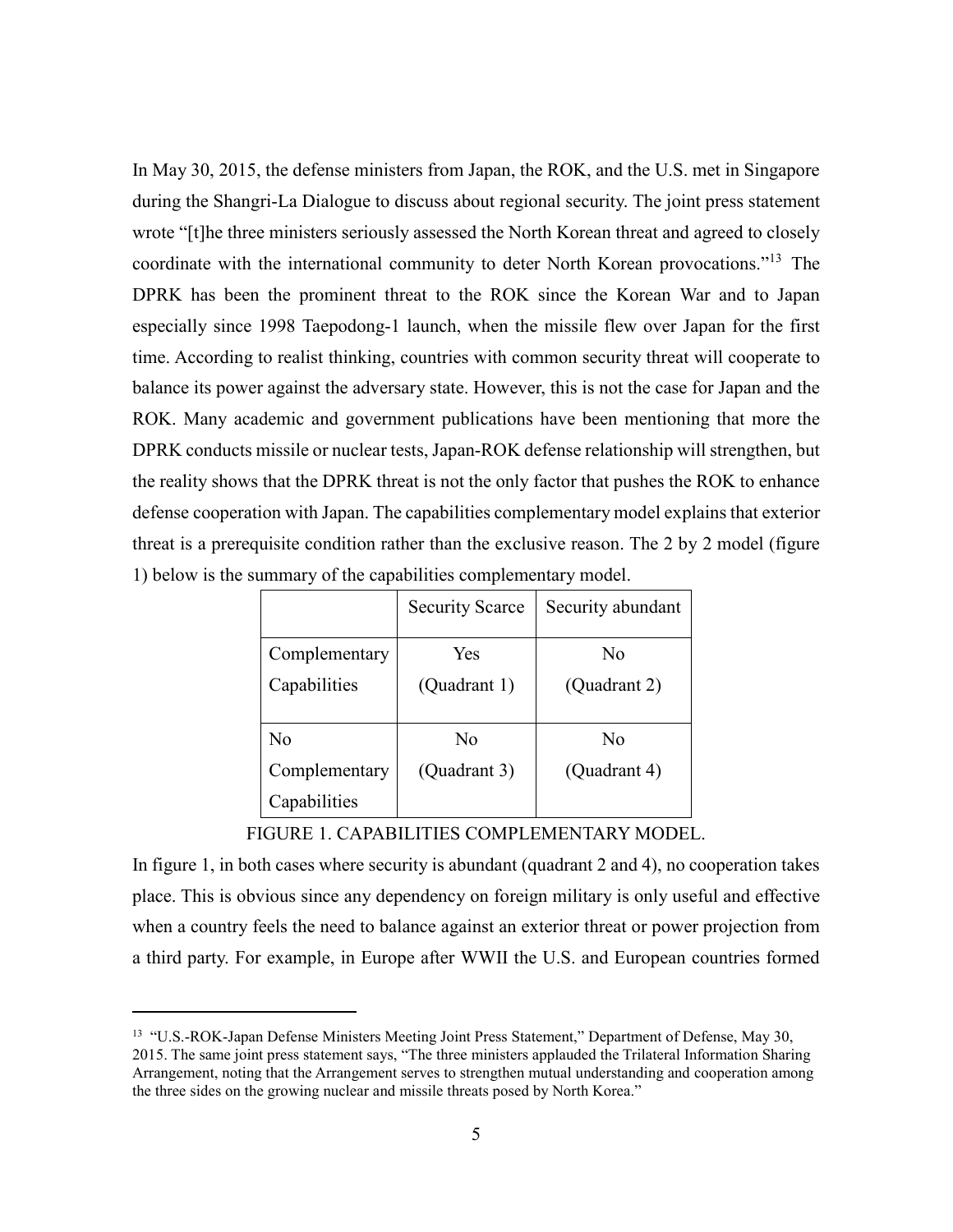the North Atlantic Treaty Organization to contain communist expansion and deter any military attack against the Soviet Union. Similarly, the Arab League member states signed a regional collective security agreement in 1950 after their war against Israel in 1948.<sup>14</sup> The only condition for countries to think their securities are abundant is when there are no external threats. However, this is an unrealistic scenario since every country feel insecurity from some kind of threats, whether it is predictable and specific agents or unpredictable and unidentifiable actors. Even the U.S., the country with most powerful military and geographically isolated from most disputed areas in the world, still perceive threats from terrorism, nuclear weapon strikes, and cyber attacks. In the world where military technology is highly advanced and weapons are accessible in many channels, countries are constantly under the possibility of incursions.<sup>15</sup> For the ROK, the DPRK has always been a threat since the Korean War and been prepared to protect its country from a possible invasion by the North. The ROK military consists of 495,000 ground troops, 70,000 sailors, and 65,000 airmen, in addition to  $30,000$  U.S. troops stationed in the ROK.<sup>16</sup> On the other hand, the DPRK military comprise 1.2 million personnel, including 1 million ground troops, 60,000 sailors, and  $120,000$  airmen.<sup>17</sup> The DPRK has conducted nuclear tests in 2006, 2009, 2013, and 2016 and has numbers of plutonium-based nuclear weapons, figures vary from 8 to 40 weapons depending on reports.<sup>18</sup> Even the technologically advanced and well-trained ROK

<sup>&</sup>lt;sup>14</sup> Jonathan Masters. "The Arab League," Council on Foreign Relations, October 21, 2014.

http://www.cfr.org/middle-east-and-north-africa/arab-league/p25967. The 1948 Arab-Israeli War was the first war the Arab League collectively fought against their common threat. The war ended with the 1949 Armistice Agreement but the members of the Arab League still saw Israel as a threat. In the following year, Jordan, Syria, Iraq, Saudi Arabia, Lebanon, Egypt, and Yemen signed the Treaty of Joint Defense and Economic Cooperation Between the States of the Arab League and it was adopted on June 17, 1950.

<sup>&</sup>lt;sup>15</sup> C. J. Chivers, "Black-Market Weapon Prices Surge in Iraq Chaos," The New York Times, December 10, 2006. Just like the legal competitive market, black-market weapons price fluctuates according to supply and demand. In early 2003, a Kalashnikov in northern Iraq usually cost from \$75 to \$150, depending on it condition and style. Three years later the same weapons cost \$210 to \$650, the price increase was mainly due to the influx of new comers into the black-market, such as Western weapons contractors, Sunni insurgent groups, Shiite paramilitary units, and criminal organizations. These weapons were initially the U.S. issued arms dedicated to the Iraqi Army and police, which many off them were sold in black-markets for personal profits.

<sup>&</sup>lt;sup>16</sup> Michael Green, Kathleen Hicks, and Mark Cancian, "Asia-Pacific Rebalance 2025 Capabilities, Presence, and Partnerships," Center for Strategic & International Studies, January 2016. <sup>17</sup> Ibid.

<sup>&</sup>lt;sup>18</sup> Ibid. Chinese report claims Pyongyang possesses 20 nuclear weapons and has uranium enrichment capacity to build 40 weapons by 2017. Western reports predict the number of the DPRK nuclear arsenals to be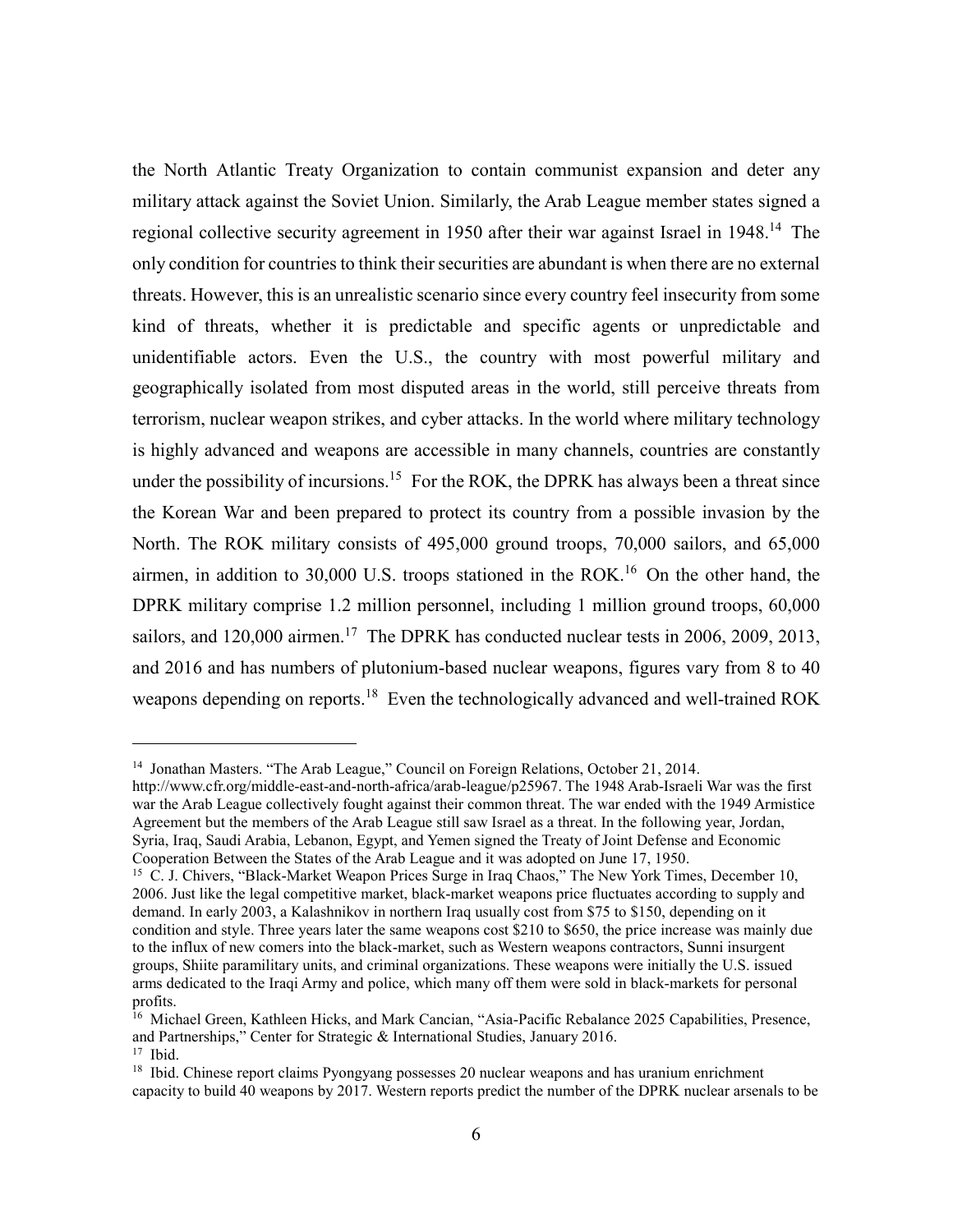military and United States Forces Korea have not been able to deter against series of nuclear and missile testing and incidents like the sinking of the ROK Navy corvette Cheonan in March 2010, which resulted in deaths of almost 50 South Korean sailors.<sup>19</sup> In a situation where these tests and incidents are conducted by the DPRK, the ROK perceives its security as scarce. As long as the ROK feels threatened by the DPRK, its security will always be scarce (quadrant 1 and 3).

#### *Legal Capability*

According to the complementary capabilities model, under the "security scarce" condition, the only component that determines whether the ROK will or will not cooperate is the capability of Japan. This simply explains that when the ROK feels Japanese capability is not complementary to its own capability, the ROK will not find appealing to enhance its defense cooperation with Japan. In terms of the military spending, Japan exceeds the ROK by \$4 billion dollars.<sup>20</sup> However, higher defense spending in Japan does not necessarily mean that the ROK finds Japanese defense capability complementary to its own. This is illustrated in the intelligence capability between Japan and the ROK. In order for countries to establish some sort of intelligence sharing agreement, they need to ensure that their shared intelligence is protected from leaking or espionage activities by the counterpart. The Official Secrets Act is implemented by many countries to punish whistleblowers who are, or formerly were, employed by the government that leaked national confidential intelligence to the public, and in most cases these intelligences are related to national security. In the most recent memory of the U.S., Edward Snowden was charged under the 1917 Espionage Act which the complaint read that he was charged with theft "unauthorized communication of national defense information… [and] willful communication of classified communications intelligence information to an unauthorized person.<sup>21</sup> Until recently, Japan did not have the

<sup>8</sup> to 16.

<sup>&</sup>lt;sup>19</sup> Victor Cha, "The Sinking of the Cheonan," Center for Strategic & International Studies, April 22, 2010.

<sup>20</sup> Aude-Emmanuelle Fleurant, "SIPRI Military Expenditure Database," Stockholm International Peace Research Institute, 2015. In 2015, Japan spent US\$ 40.885 billion and the ROK spent US\$ 36.435 billion on defense.

<sup>&</sup>lt;sup>21</sup> Peter Finn and Sari Horwitz, "U.S. Charges Snowden with Espionage," The Washington Post, June 21, 2013. After the leak, Snowden fled to Hong Kong where he claimed the country that provided the "cultural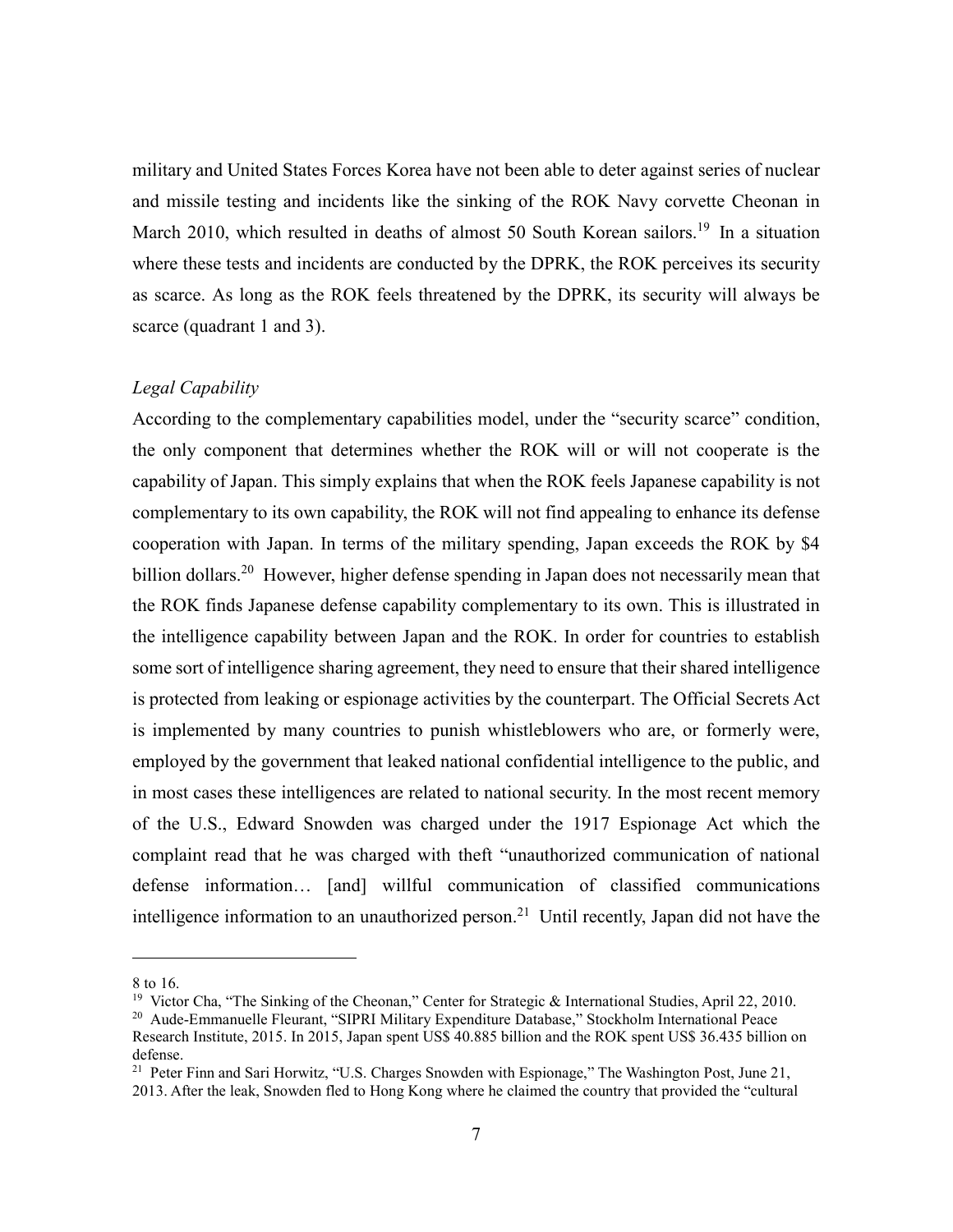legal capacity similar to the Official Secrets Act, which is why Japan was called the "spy haven" during the Cold War. However, this was drastically changed under the second Abe Cabinet since December 2012, which introduced the National Security Council (NSC), the National Security Strategy (NSS), and the National Defense Program Guidelines (NDPG). This was part of Abe's vision of making Japan a "normal" (futsuu) country by pursuing the "Proactive Contributor to Peace" model. According to this model, he believes that Japan needs to actively engage with regional and global security matters to enhance the world peace and prosperity.<sup>22</sup> Abe also introduced the state secrecy law in December 2014. According to the explanation provided by the Cabinet Office, this law allows the Heads of Administrative Organs in the government to designate "Specially Designated Secrets" (SDS).<sup>23</sup> In a nut shell, the state secrecy law is similar to the Official Secrets Act that authorizes the government to sentence imprisonment up to 10 years to public officers who conduct any unauthorized disclosure of SDS.<sup>24</sup> The SDS is defined as "information that pertains to national security" under this law.<sup>25</sup> Although the ROK has not officially commented on the state secrecy law in Japan, it provided more reasons for the defense community in the ROK to believe that Japan is now more capable of protecting defense intelligence from being exposed to the public.

Another step forward for "normalizing" Japan by Abe was the implementation of the right of collective self defense by the Self-Defense Force. The right of collective self defense, along with the individual self defense, is an "inherent right" that is promised in the UN Charter to every member states, however, until recently it was seen as unconstitutional in Japan since the Article 9 of the Japanese Constitution states, "the Japanese people forever renounce war as a sovereign right of the nation and the threat or use of force as means of settling

and legal framework to allow me to work without being immediately detained."

<sup>&</sup>lt;sup>22</sup> "Nihon no Anzen Hoshou Seisaku: Sekkyokuteki Heiwa Shugi," The Ministry of Foreign Affairs, March 2016. MOFA explains that there are three key components to the Proactive Contributor to Peace model and those are: 1) Continuing posture as a peaceful nation; 2) Remain as the leading country in world political economy; and 3) Enhance cooperation with partners and allies.

<sup>&</sup>lt;sup>23</sup> "Main Points of the Act on the Protection of Specially Designated Secrets," Cabinet Secretariat, 2014.

 $24$  Ibid.

 $25$  Ibid.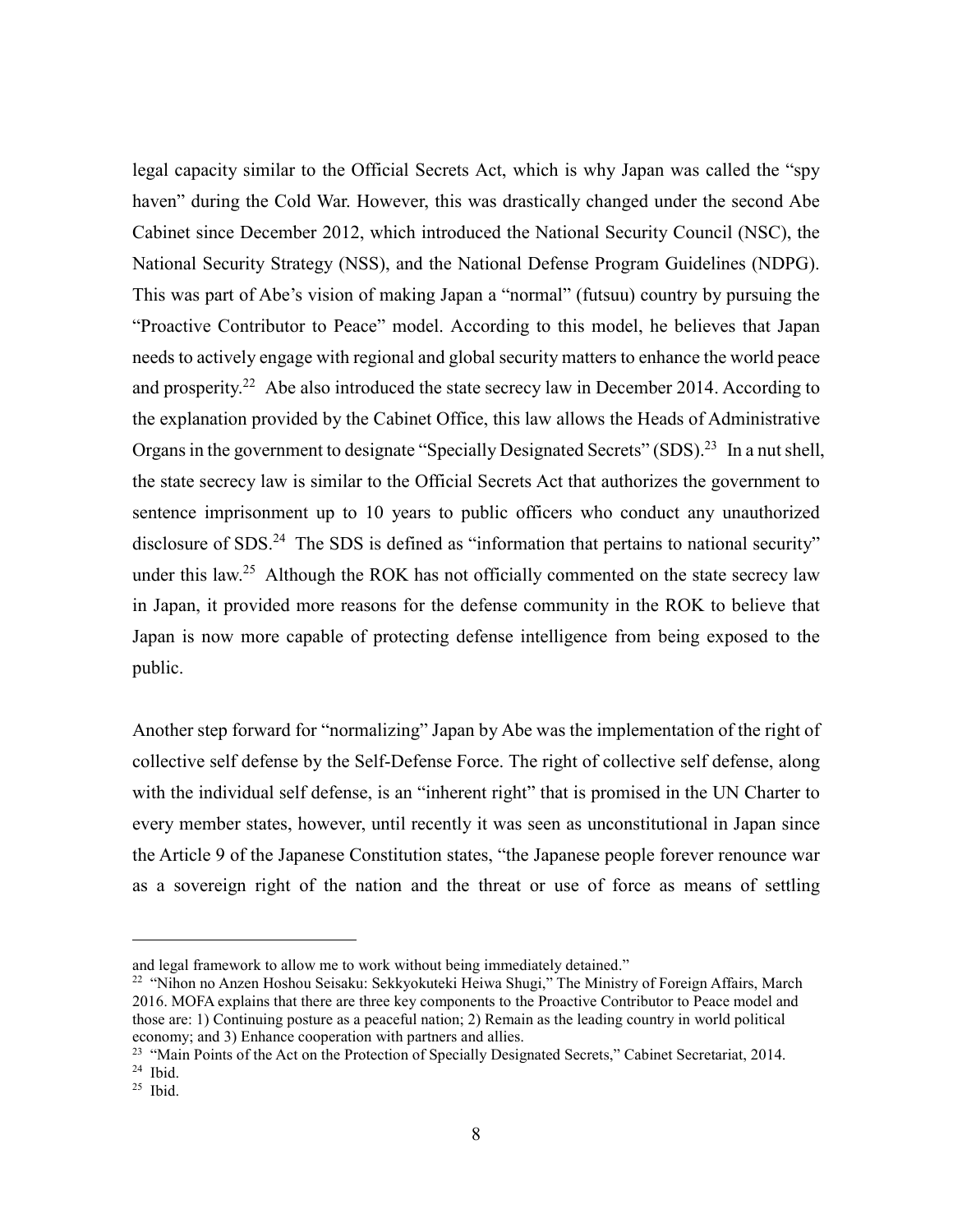international disputes."<sup>26</sup> On July 1, 2014, Abe and his Cabinet reinterpreted the Constitution and enabled the Self-Defense Force to practice the right of collective self defense. According to Michishita and Azuma, Japan's right of collective self defense expands its role in case of the Korean contingency and it also shows Japanese commitment to the security of the ROK.<sup>27</sup> More specifically, the authors state that with the new constitutional interpretation, Japan will become more active in underwater-minesweeping operations near the Korean peninsula. Eventually Japan's advanced role in security of the ROK will lead to Japan-ROK cooperation on Ballistic Missile Defense (BMD) and sharing intelligence related to it. Traditionally, neighboring countries are skeptical about Japan's relaxation of arms regulation or security laws, but the ROK government refrained from making an official statement regarding the new interpretation of the Article 9.<sup>28</sup> The Foreign Minister of ROK only mentioned about the new Japanese security bill as far as saying that Japan would need consensus from the ROK to operate near the Korean territory or when conducting any activities related to the security of the ROK.<sup>29</sup> The reason for this gesture by the ROK is because they understood the necessity for stronger defense cooperation with Japan, especially if the new security law increased Japanese capability in the ballistic missile defense system.

#### *Physical Capability*

Under the second Abe Cabinet, the physical capability to obtain more defense intelligence has also increased. The Japanese Ministry of Defense announced that it will add two more Aegis equipped ships in the 5-year-plan midterm defense white paper in 2014.<sup>30</sup> The Japanese BMD is founded on two missile defense systems, the Aegis system (SM-3) and PAC-3 system. When the missile defense system detects missiles flying towards Japan, the Aegis system will first operate to destroy these missiles in atmospheric space and if this does

<sup>&</sup>lt;sup>26</sup> "The Constitution of Japan," Prime Minister of Japan and His Cabinet. The second paragraph of the Article 9 continues, "In order to accomplish the aim of the preceding paragraph, land, sea, and air forces, as well as other war potential, will never be maintained. The right of belligerency of the state will not be recognized." <sup>27</sup> Tokunari Michishita and Kiyohiko Azuma, "Chapter 7: Chousen Hantou Yuji to Nihon no Taiou," *The* 

*Korean Peninsula and East Asia*, (Tokyo: Iwanami Shoten, 2015).

<sup>28</sup> "Kankoku, Anzenhoshou Kanren-houan Seiritsu mo Mokunin Nicchukan Shunou-kaidan Misue, Tainichi Kanekei Kaizen Ni Fushin," Sankei News, Sepctember 21, 2015.  $29$  Ibid.

<sup>30</sup> "Bouei Keikaku no Taikou: Chuki Boueiryoku Seibi Keikaku," The Ministry of Defense, March, 2014.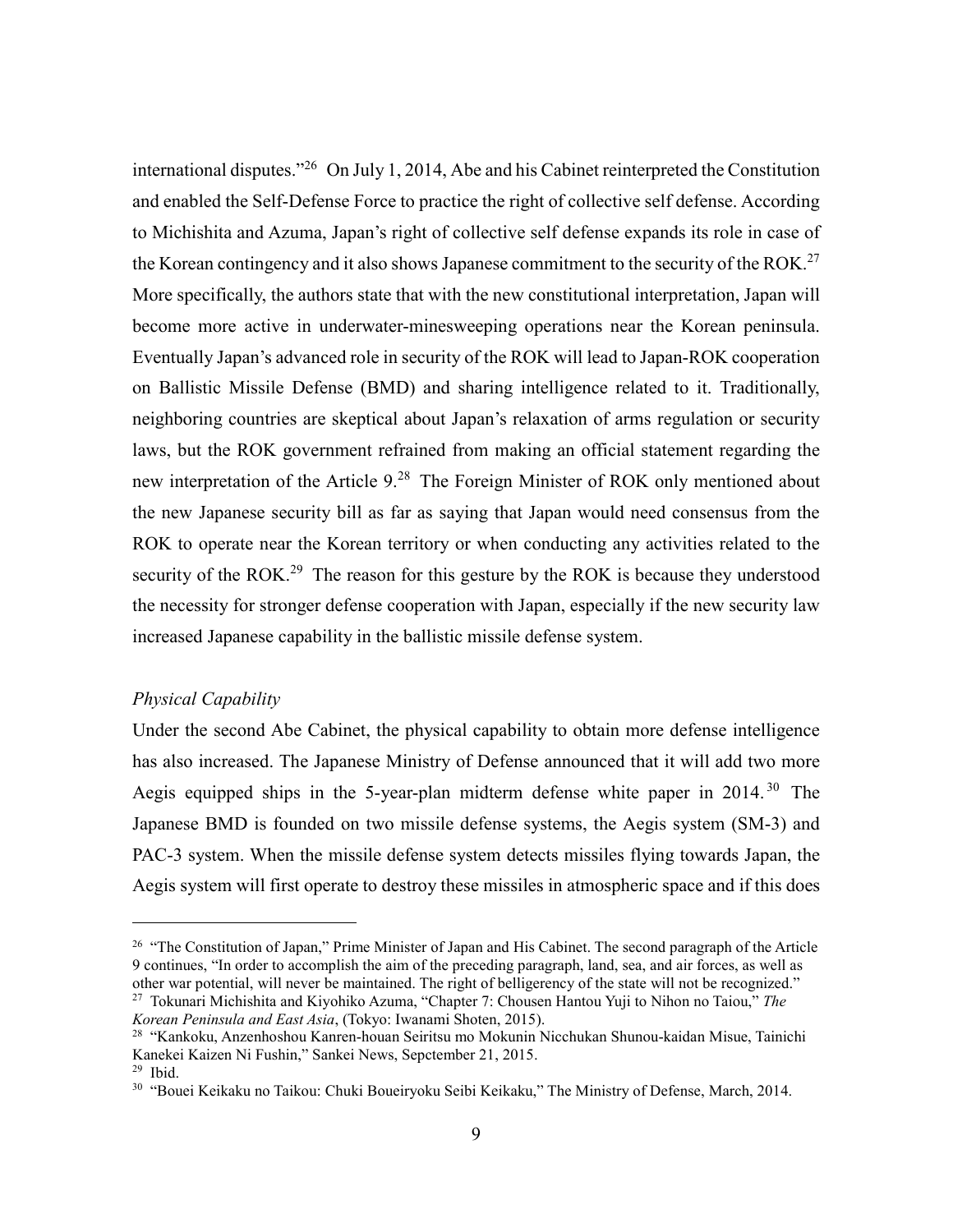not shoot down all the missiles, PAC-3 will activate to destroy them from the land. The sophisticated Aegis system requires maintenance every four years to maintain its capability. This maintenance takes up to 6 months in addition to the annual check ups that takes up to two months.<sup>31</sup> Since Japan only had four Kongo-class Aegis-equipped ships with BMD capability, it was difficult to be fully prepared to detect missiles from the DPRK by its own defense equipment. Japan usually relies on the U.S. BMD system from the 7<sup>th</sup> Fleet, which owns 6 Aegis equipped ships, and the X-Band Radars in Aomori and Kyoto. Recent announcements to upgrade and increase the numbers of the Aegis-equipped ships is Japan's attempt to develop its autonomous BMD system. <sup>32</sup> If Japan successfully increases the number of the Aegis equipped ships to 8, it will give more incentives for the ROK to cooperate with Japan on defense intelligence sharing, especially on the DPRK missile activities.

Conventionally, Japanese enhancement of its intelligence capability was conducted through joint effort with the U.S. However, the expansion in the Japanese Aegis system is different from this conventional practice and it contributes more to the autonomous Japanese missile defense capability. The autonomous effort by Japan is important to strengthen its intelligence capability, and this is critical for Japan to enhance defense cooperation with the ROK. This section introduces the U.S. capability in Japan to highlight the significance of the autonomous intelligence capability in Japan. The U.S. first introduced X-Band Radar system (TPY-2 Radar) in Tsugaru, Aomori, located in northern part of the Japanese mainland, in June 2006.<sup>33</sup> Although the official position by the U.S. and Japan says that the intelligence obtained by the X-Band Radar in Japan will be equally shared between them, it is located in the Shariki U.S. Sub Base, which is under full control of the U.S. military. There is no legal mechanism to

<sup>31</sup> "Aegis-kan Mondai wa Han-nichi Kankoku no Kabe… 8-wari Taisei de Misairu Bouei Kyouryoku Mo," Sakei News, February 6, 2015.

<sup>&</sup>lt;sup>32</sup> Currently Japan possesses four Aegis-equipped ships with BMD system called Kongou-style ships and two Aegis-equipped ships without anti-ballistic missile called Ango-style ships. It is in the process of implementing BMD systems on to the Ango-style ships and also introducing two more Aegis-equipped ships with BMD systems.

<sup>&</sup>lt;sup>33</sup> "TPY-2 Radar (X-Band Radar) Ni Tsuite," The Ministry of Defense, April 2013. Other than Japan, the X-Band Radar system is located in the U.S., Israel, and Turkey.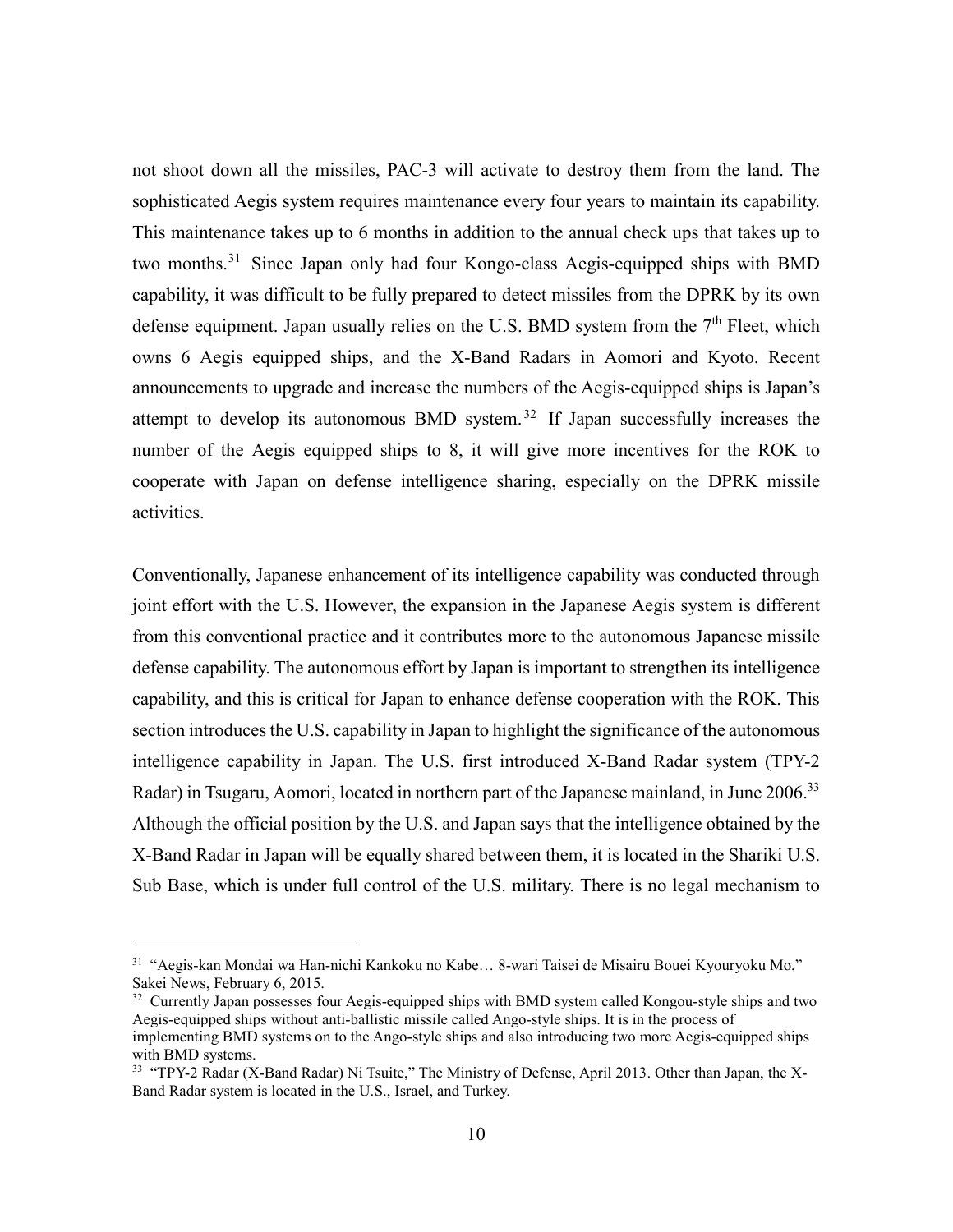allow Japanese Self-Defense Force or the government to check the intelligence obtained by the X-Band Radar. To enhance the U.S.-Japan joint missile defense, the same radar system was introduced in Kyoto in October 2014.<sup>34</sup> The X-Band Radar in Kyoto is operated by the U.S. and Japan is only accessible to the intelligence provided by the U.S. This passive position of Japan was questioned when the radar was implemented in Aomori in 2006 at a Diet session, but then Prime Minister Koizumi refused to answer it by saying that the mechanism of the U.S.-Japan intelligence sharing is classified under the agreement.<sup>35</sup> Therefore, even the U.S. introduces missile defense radars in Japan, as long as it is in the U.S. base (or sub base), it does not directly enhance the Japanese missile defense capability. The new X-Band Radar system in Japan is appealing for the ROK because X-Band Radar system in the region, in addition to the one in Guam, will be linked to Terminal High Altitude Area Defense Missile (THAAD) in case it is implemented in the ROK.<sup>36</sup> The U.S. and the ROK are allies, and also bilaterally signed GSOMIA, hence the ROK is comfortable relying on the U.S. to share its intelligence about the DPRK missiles. This is why it was important for Japan to develop its own defense missile system and improve its capability to meet the demand from the ROK.

Both the implementation of the state secrecy law and announcement of increase in the number of the Aegis-equipped ships with anti-ballistic missile capability took place between 2012 and 2014, which was between when Japan-ROK GSOMIA failed and Japan-ROK-US trilateral intelligence sharing agreement was signed. According to the complementary capabilities model, the ROK found Japan's enhanced intelligence sharing capability through change in the legal structure and upgrade in the Aegis system compatible to its own intelligence obtaining capability (quadrant 1). Even when the ROK feels its security is scarce,

<sup>34</sup> "Kyoto He Beigun Missile Bouei Radar Haibi Tai Kitachousen Daga Chugoku Ga Hihan," NewSphere, October 24, 2014.

<sup>&</sup>lt;sup>35</sup> "Touben Honbun Johou," The House of Representatives, May 10, 2006. Communist Party Representative, Chizuko Takahashi, submitted a question to the Liberal Democratic Party "if there is any guaranty that Japan will have the access to the intelligence obtained by the X-Band Radar system in Aomori" on February 28, 2006.

<sup>36</sup> Junichi Abe, "Kankoku Heno THAAD Haibi Ni Chugoku Ga Yokoyari Wo Ireru Riyuu," Japanese Business Press, May 10, 2016.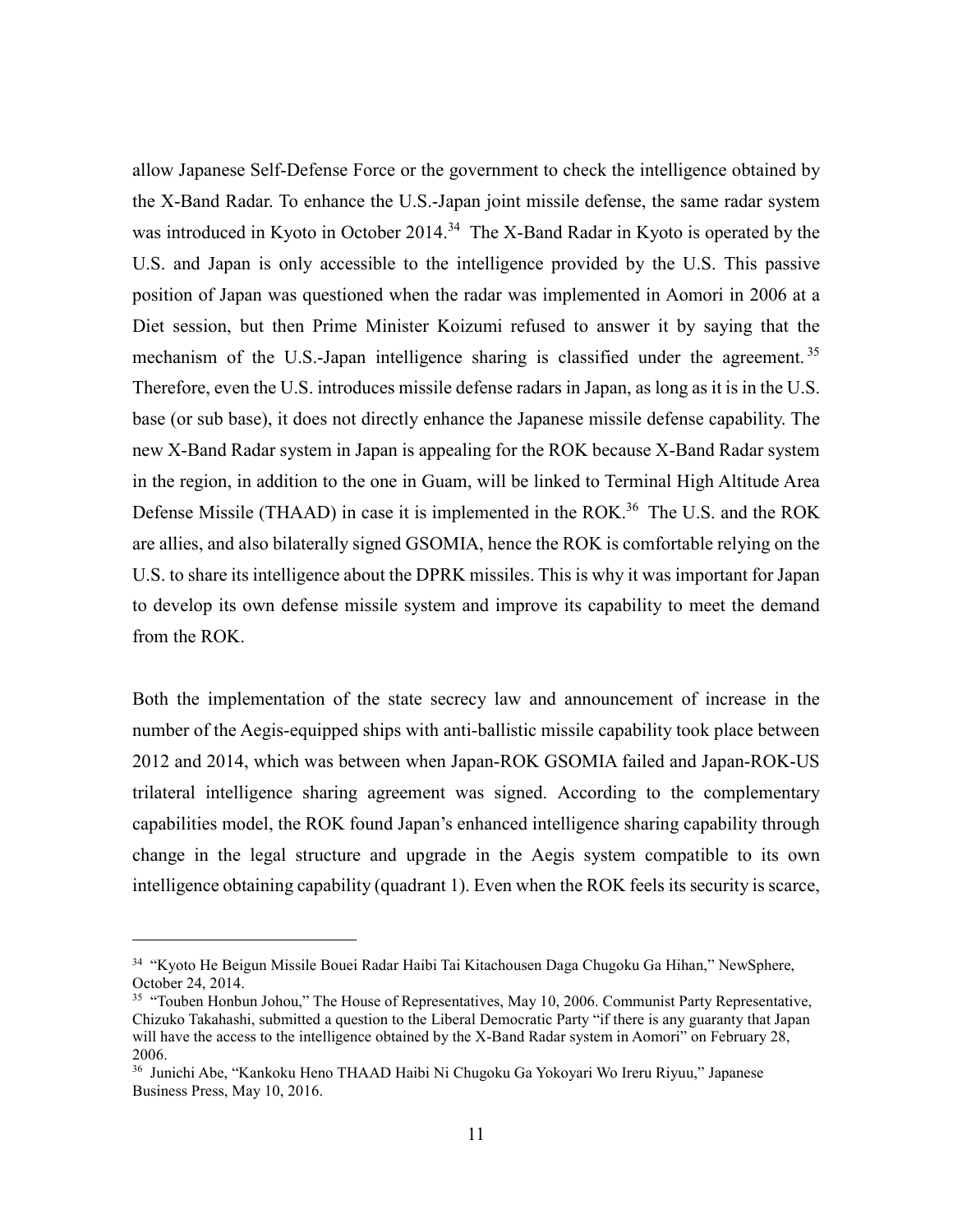it will not increase the level of defense cooperation with Japan unless the ROK feels Japan's capability is complementary to its own (quadrant 3). Although President Lee postponed the agreement on GSOMIA with Japan in June 2012, if the Japanese defense capability was advanced enough to be beneficial for the security of the ROK, he would have concluded the GSOMIA. For instance, when President Park Chung Hee signed the Japan-ROK Basic Treaty in 1965, there were massive protests among the public and political opponents against normalizing with the former imperial power that colonized Korea for 35 years. However, because Park understood that the economic gain outweighed the political risk, he agreed to sign the treaty. Many scholars would argue that personal favoritism towards Japan and strong anti-communist ideology by Park played a significant role in his decision making, but if there was not enough economic benefit that accompanied from normalizing with Japan, he would not have signed the normalization treaty. More recently, the ROK and Japan, signed by the foreign ministers, agreed to settle on the comfort women issue on December 2015. One poll shows that 50.7% of Korean respondents do not support the agreement, especially the strong criticism comes from younger generation which only 31% of the respondents in the 20s support it.<sup>37</sup> Since the comfort women issue was one of the major political obstacle that stood between Japan and the ROK, this agreement was seen as a significant breakthrough for improvement in their relationship. In this agreement, Japan offered Prime Minister's "sincere apologies and remorse" and financial support to establish a foundation for the former comfort women, while the ROK promised that the issue is resolved "finally and irreversibly with this announcement".<sup>38</sup> Abe did not face significant amount of criticism for concluding this agreement from the public nor from the political opponents, unlike Park. Regardless of the political risk, Park chose to conclude the comfort women agreement because it was hurting their overall relationship.<sup>39</sup> Historically, the ROK government faced pressures from the

<sup>&</sup>lt;sup>37</sup> Misato Nagakawa and Trevor Kennedy, "Public Divided Over Comfort Women Agreement," East Asia Forum, 22 January, 2016. On the Japanese side, 49% of respondents support the agreement while 36% indicated that they do not support it.

<sup>&</sup>lt;sup>38</sup> "Announcement by Foreign Ministers of Japan and South Korea on the Issue of Comfort Women," Council on Foreign Relations, December 28, 2015.

<sup>&</sup>lt;sup>39</sup> The bilateral meeting between President Park and Prime Minister Abe in November 2, 2015 was their first time meeting without any third party at the table. Even this meeting was a sidelined event during Japan-ROK-China trilateral summit.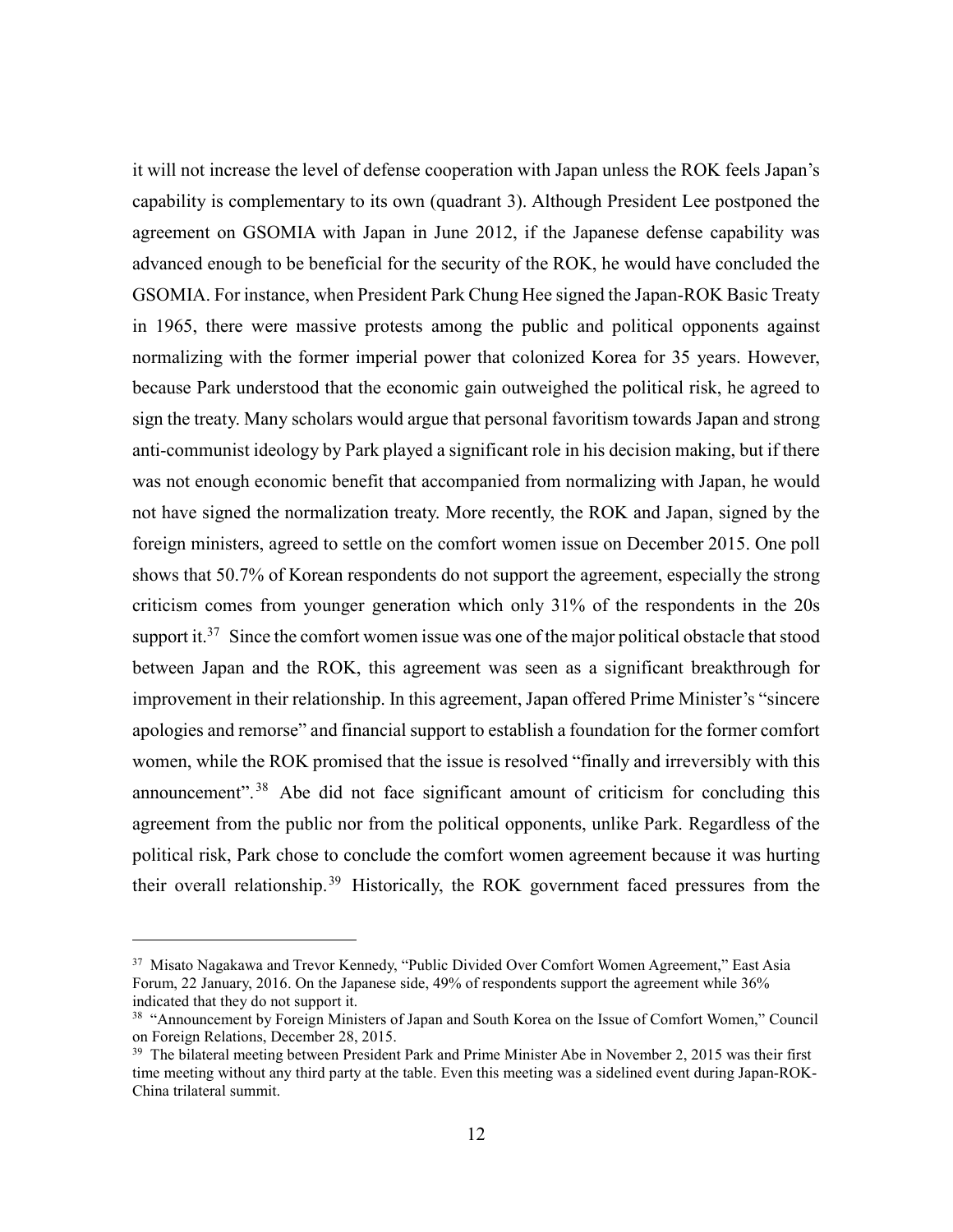public and political opponents when they cooperated with the Japanese counterparts. Some cases the government pulled back from pursuing cooperation, as it was the case with GSOMIA in 2012, but when potential gains outweighed the political risks, they agreed to enhance cooperation, as it was the case with the Japan-ROK-U.S. trilateral intelligence sharing agreement in 2014. Therefore, the complementary capabilities model explains that the ROK government is active in making decision about whether to cooperate with Japan based on its evaluation on the gains rather than being reactive to the public pressure.

#### **ALTERNATIVE EXPLANATIONS**

Cooperation between Japan and the ROK has been a popular subject for political scientists specialized in East Asia. What is fascinating about this relationship is that it can not be explained by classical realist theory, which predict that countries with common threats and interests would align to balance its power against adversaries. According to this realist prediction, Japan and the ROK would enhance cooperation because they both perceive the DPRK as a threat and they are also "quasi-ally" via the U.S. These countries also have liberal democratic system. Realists calculate state behavior based on power balance, which for them is a zero-sum resource, hence history, religion, culture, ethnicity, and other intangible things are less relevant, and these components are more studied by constructivists. However, the current situation between Japan and the ROK proves that they do not act according to the balance of power-based realist thinking. What stands between them and what drives them closer? This section introduces other academic findings about the Japan and the ROK cooperation.

In the classic of Japan-ROK defense cooperation, "Alignment Despite Antagonism", Victor Cha argues that Japan and the ROK are "quasi-allies", the relationship which "two states remain unallied but share a third party as a common ally." <sup>40</sup> As written above, Cha introduces his quasi-alliance theory by comparing it with classical realist prediction of behaviors of states that share the same external threats. The author updates this simple realist

<sup>40</sup> Victor Cha, *Alignment Despite Antagonism*, (California: Stanford University Press, 1999): p3.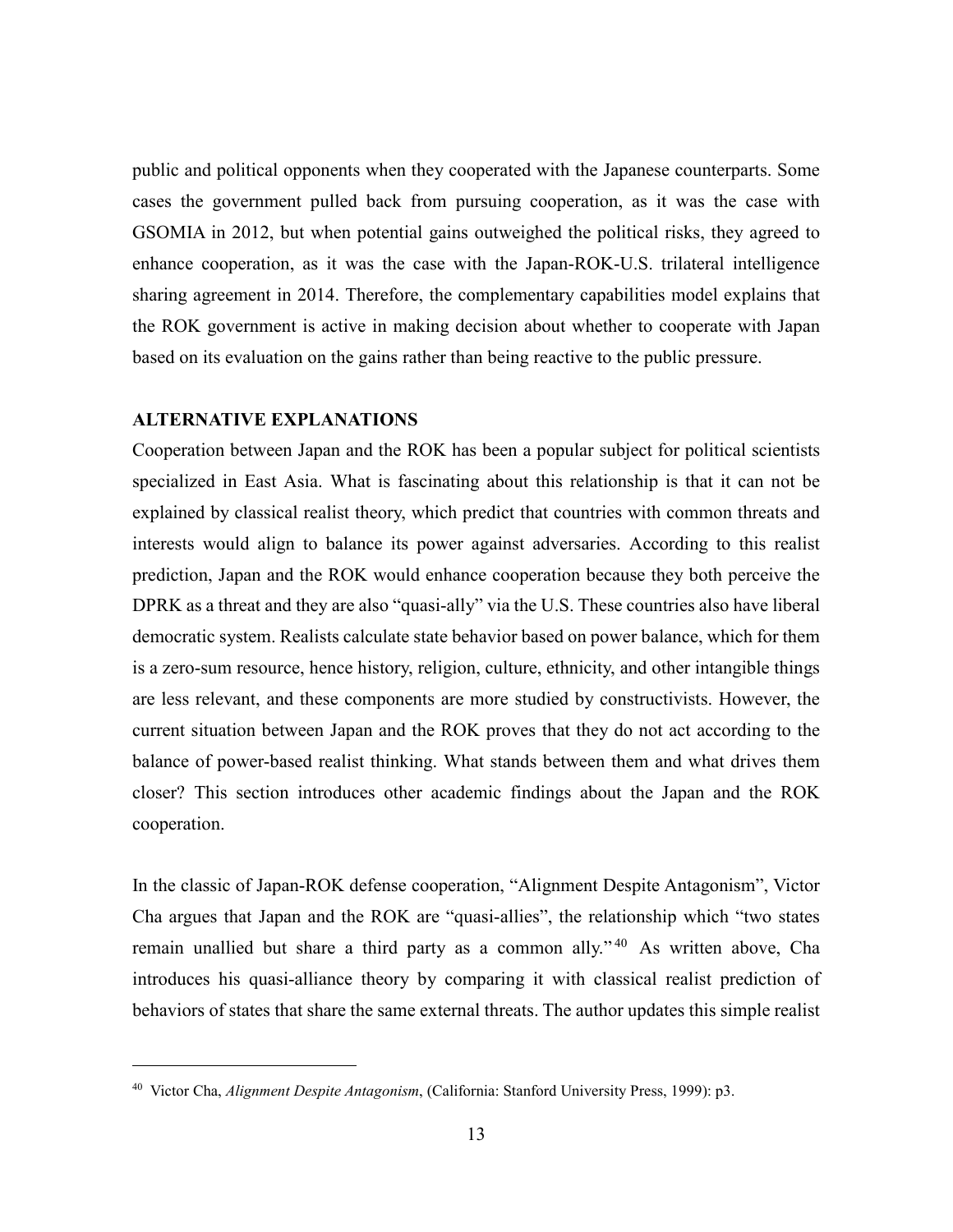calculation of state behavior by inserting the perception of abandonment and entrapment by quasi-allies. Rather than using the level of threats as the dependent valuable for state behavior, Cha claims that the state perception on the abandonment/entrapment by shared allies is what determines the behavior of quasi-allies.

|                  | <b>Security Scarce</b> | Security     |
|------------------|------------------------|--------------|
|                  |                        | abundant     |
| Strong           | May not                | May not      |
| commitment<br>by | (Quadrant 1)           | (Quadrant 2) |
| shared ally      |                        |              |
| Low commitment   | Yes                    | Yes          |
| by shared ally   | (Quadrant 3)           | (Quadrant 4) |
|                  |                        |              |

FIGURE 2. QUASI-ALLIANCE THEORY.

The model above (figure 2) shows the valuables that determine whether quasi-allies enhance or reduce the level of cooperation with each other. According to this theory, quasi allies only cooperate when the security commitment by shared ally is weak. Here strong commitment means less likelihood of abandonment and weak commitment means high percentage of abandonment. In essence, this theory explains that "[p]erception of external threat are conditioned not only by objective conditions (i.e., behavior of adversary) but also by the behavior of the shared ally."<sup>41</sup> Cha's quasi-alliance theory shows the impact of the U.S. behavior to the closeness of Japan-ROK relationship. Post-WWII history proves that this prediction is largely true. It was most illustrated in the late 1960s, when the Asia Pacific region was at the center of the Cold War. This was after Japan and the ROK normalized their relations and the ROK sent their troops to Vietnam to support the U.S. In July 25, 1969, President Nixon announced the so-called Nixon doctrine in Guam, which projected the U.S. policy to reduce the military presence in Asia, and let the Asians govern their regional security.<sup>42</sup> Due to the unpopularity of the war in Vietnam at home and the defense budget

<sup>41</sup> Ibid.: p49.

<sup>&</sup>lt;sup>42</sup> "Office of the Historians, Foreign Relations of the United States, 1969-1976, Volume I, Foundations of Foreign Policy, 1969-1972, Document 29," United States Department of State.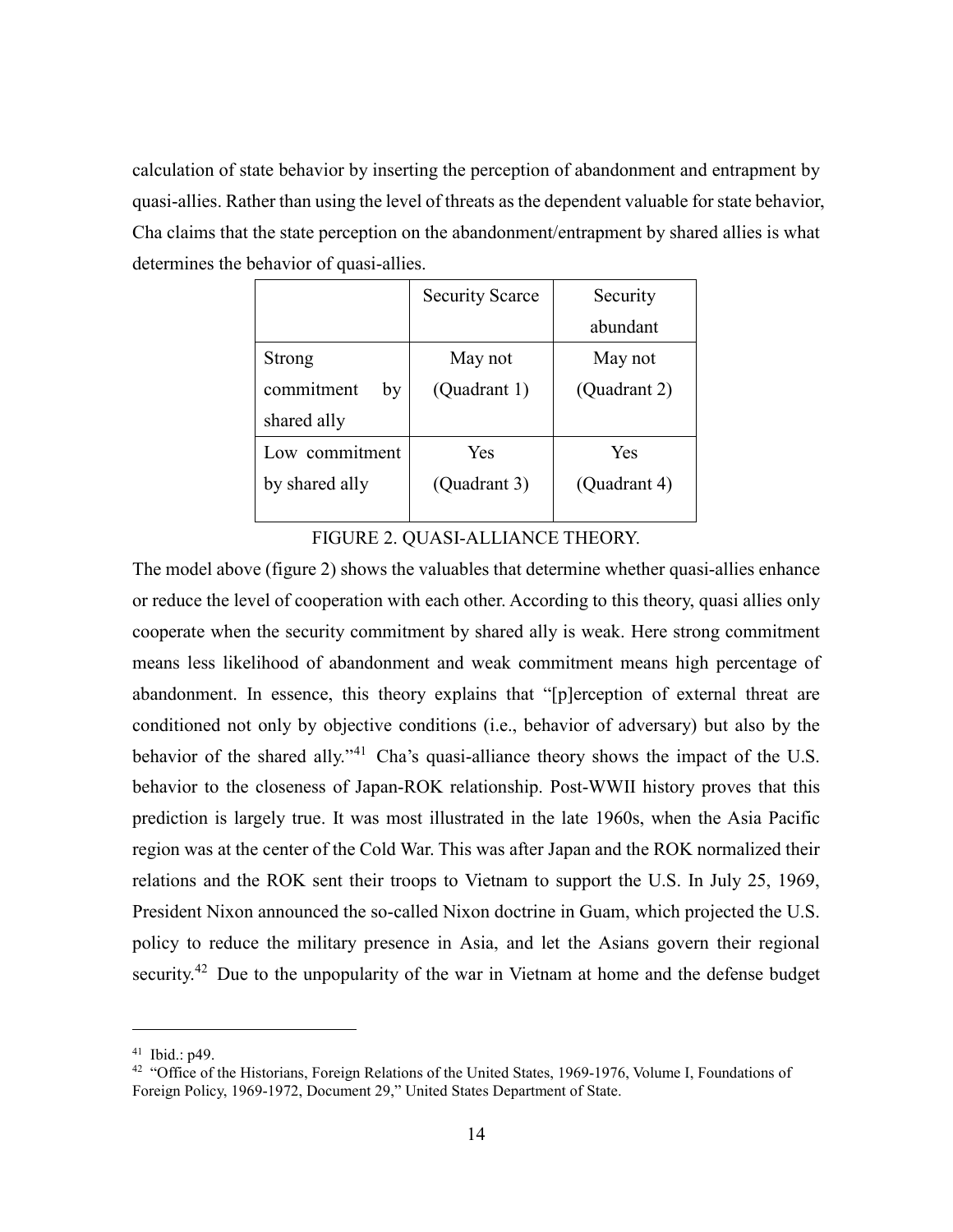constraints, the U.S. needed to gradually reduce its commitment to Asia. Four months after his speech in Guam, Japan and the U.S. announced the Sato-Nixon Communique in November 21, 1969. This communique was largely on the reversion of Okinawa, but it also included the "Korea clause" in article 4, which declares that the security of the ROK is essential to Japan's own security.<sup>43</sup> Therefore, alignment of Japan and the ROK in the late 1960s came under the Nixon doctrine. This is a plausible explanation for the behavior of quasi-allies. However, this is not always true, especially in recent case. On October, 2011, Secretary Clinton published an article "America's Pacific Century" on Foreign Policy magazine and it is often seen as the blue print for rebalance to Asia strategy. In this article, Clinton writes, "[w]e are also starting to pursue new trilateral opportunities with countries diverse as Mongolia, Indonesia, Japan, Kazakhstan, and South Korea." <sup>44</sup> The U.S. commitment to Asia is vividly illustrated in this essay, it is evident from strong message like "[j]ust as Asia is critical to America's future, an engaged America is vital to Asia's future."<sup>45</sup> During his presidency, Obama followed this policy to bring Japan and the ROK closer despite their political frictions. Obama hosted two trilateral meetings with Park and Abe during the nuclear security summits during his presidency. The quasi-alliance theory explains the awkward relationship between Abe and Park over history and territory during the rebalance strategy, but more recently the bilateral relationship is slowly improving. The trilateral intelligence sharing agreement on December 2014, the Abe-Park meeting in November 2015, and comfort women agreement in December 2015 are all signs of progress in their relationship. In a survey conducted by Foreign Policy, 66% of the participants that were chosen among the U.S. top International Relations scholars on foreign-policy research said East Asia will be the area that will be the greatest strategic important to the U.S. 20 years from now.<sup>46</sup> This is understandable considering many mid and long term opportunities and challenges for the U.S. are concentrated in the Asia Pacific region, such as China's rise, the

<sup>43</sup> "Joint Statement of Japanese Prime Minister Eisaku Sato and U.S. President Richard Nixon," The World and Japan Database Project, Institute of Oriental Culture, University of Tokyo.

<sup>44</sup> Hillary Clinton, "America's Pacific Century," Foreign Policy, October 11, 2011.

<sup>45</sup> Ibid.

<sup>46</sup> Daniel Maliniak, Susan Peterson, Ryan Powers, and Michael J. Tierney, "The Best International Relations Schools in the World," Foreign Policy Magazine, October 7, 2015.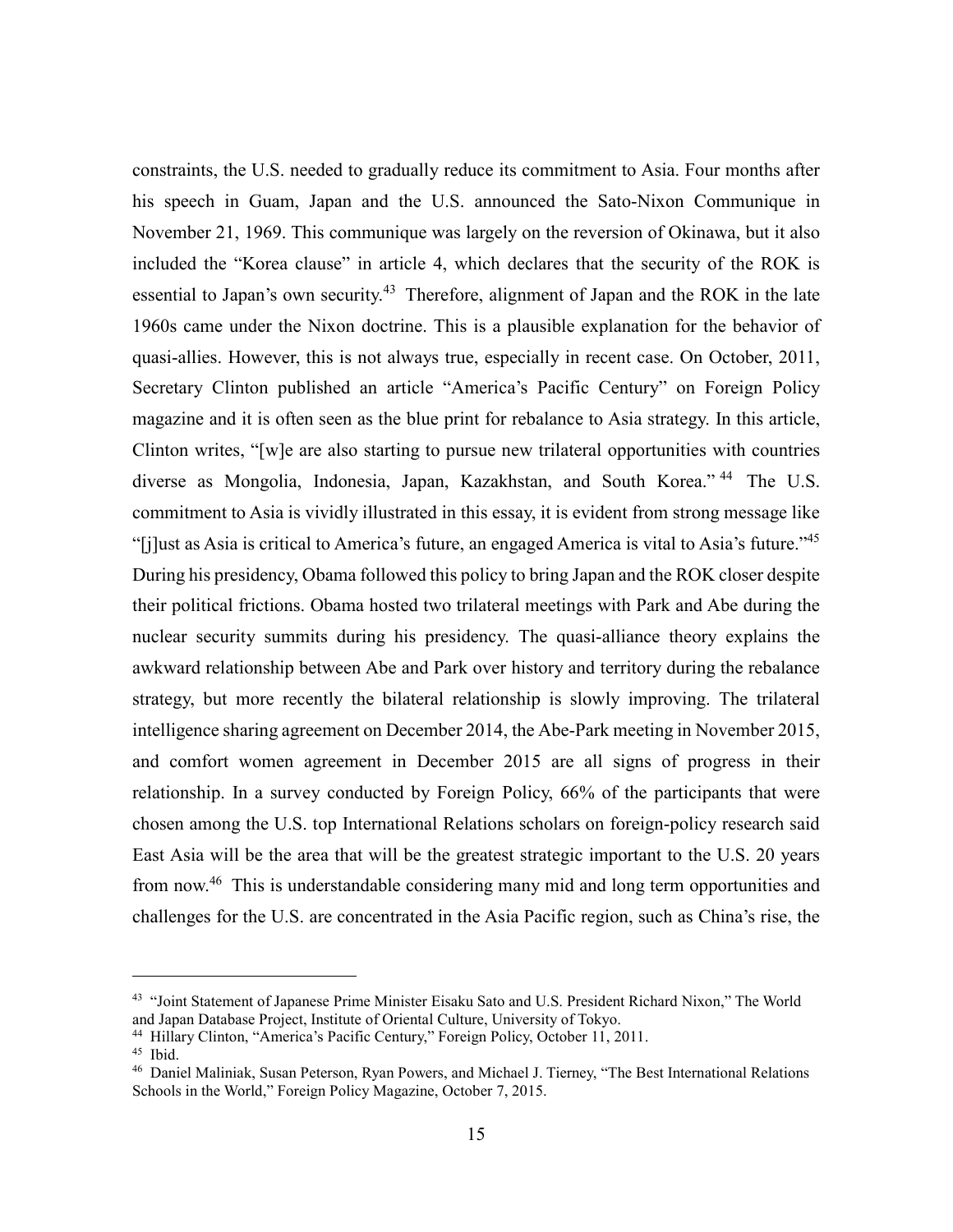DPRK nuclear threats, and the TPP, and it is difficult to see the U.S. abandoning rebalance to Asia strategy in foreseeable future. If the quasi-alliance theory is applied to the future of Japan-ROK relations where the U.S. maintains its rebalance strategy, they will continue to avoid to enhance their cooperation. However, as recent signs of rapprochement already suggest, this will not happen because Japanese defense capability, namely intelligence and missile defense system, is becoming more compatible to the ROK's capability. Since the ROK perceives Japanese capability has improved under the second Abe Cabinet, it will enhance its cooperation with Japan even there is a strong U.S. commitment to the Asia Pacific region.

Unlike realism which claims that states behave according to their assessment of power, constructivism understand that states, and other agents in international relations, behave based on their identities which is founded on their social and historical background. In "Japan-South Korea Identity Clash", Brad Glosserman and Scott A. Snyder take constructivist approach to understand the behaviors of Japan and the ROK, especially over different perspectives on the regional history. Constructivist approach enables to analyze the Japan-ROK friction from looking at the history of the problems and public sentiments toward the other countries. In essence, the regional history is the cause of the deteriorated bilateral relationship, and it is the historical legacies that develop anti-Japanese sentiments among the Korean public. Both Japan and the ROK are mature democracies and industrialized countries, and in democracy, public opinion greatly reflects the government policies.<sup>47</sup> The authors explain when the ROK was under dictatorship, its foreign policy towards Japan was able to be implemented without paying too much attention to the public sentiments.<sup>48</sup> This is true for the greatest achievements in Japan-ROK relations, 1965 Japan-ROK Basic Treaty. The normalization talk between Japan and the ROK took close to 15 years due to anti-Japanese sentiments in the leadership, most notably President Syngman Rhee, and the public. President Park Chung-Hee was more pragmatic than the former leader and chose to conclude the Basic

<sup>47</sup> Brad Glosserman and Scott A. Snyder, *The Japan-South Korea Identity Clash: East Asian Security and the United States* (New York: Columbia University Press, 2015): P5.

<sup>48</sup> Ibid.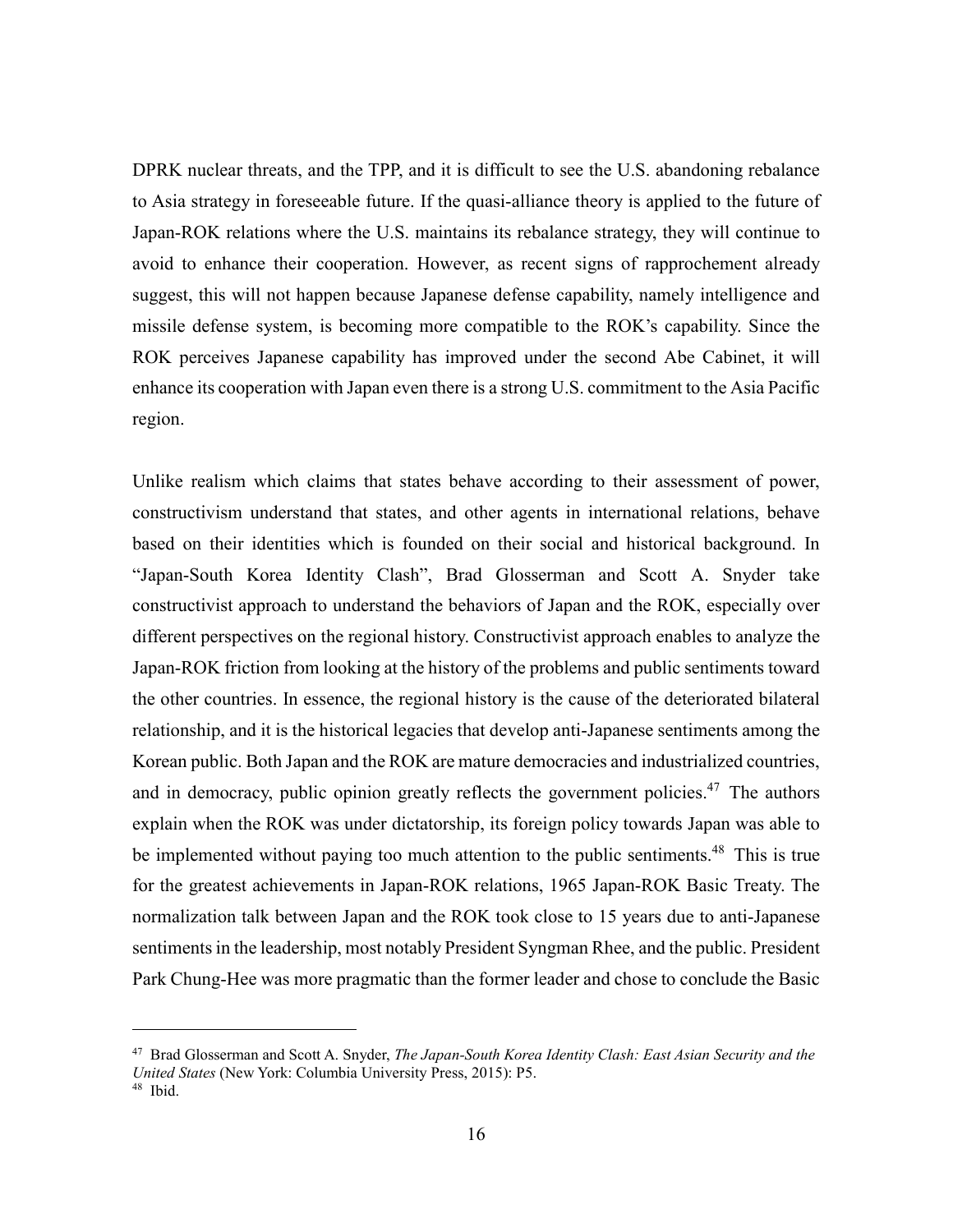Treaty, however, the public still remained strongly opposed to this deal. Unlike today's polity in the ROK, Park regime was under the military dictatorship and even when the elections were held, the legitimacy of the voting system still remains unclear. Hence, Park had less incentives to reflect public sentiments to his policies. Although the authors successfully explain the importance of the anti-Japanese sentiments among the Korean public in framing foreign policy towards Japan, they are not clear about "when", or in what conditions, these countries enhance cooperation. Throughout this book, the authors examine the public polls from Japan, the ROK, and China on the favorable or unfavorable sentiments to neighboring countries. This study teaches us the historical facts and public emotions during each events, but does not provide prediction on future relations. Instead the authors conclude the book by recommending trilateral cooperation with including the U.S., and ultimately with what they call the "grand bargaining" to reconcile the Japan-ROK relations.<sup>49</sup> The "grand bargaining" involves Japan, the ROK, and the U.S. to acknowledge their portion of causing the political friction and asks them to promise that they will never politicize these sensitive issues again. For instance, according to this proposal, the U.S. needs to admit its failure to coordinate better post-WWII settlement.<sup>50</sup> Also Japan is required to abandon the claim for the sovereignty over Takeshima/Dokto and make financial payments for the sufferings of individual comfort women.<sup>51</sup> While major efforts are made by Japan and the U.S., the proposal suggests the ROK to simply accept these acknowledgements. The "grand bargaining" is an ambitious proposal that is less realistic due to the unequal amounts of efforts need to be made among the three states. In reality, Japan and the ROK concluded the comfort women agreement in December 2015 as it was proposed as a part of the grand bargaining strategy. However, this was only possible because the ROK accepted to include the phrase "the issue is resolved finally and irreversibly" in the agreement, which was a significant compromise from the ROK. Constructivism helps to understand the link between public sentiments to policy and significance of national identity to state behavior, but it undermines the pragmatic thinking behind policy makers, especially when it is related to alliances and security. Even the times

<sup>49</sup> Ibid. P171.

<sup>50</sup> Ibid. P172.

 $51$  Ibid.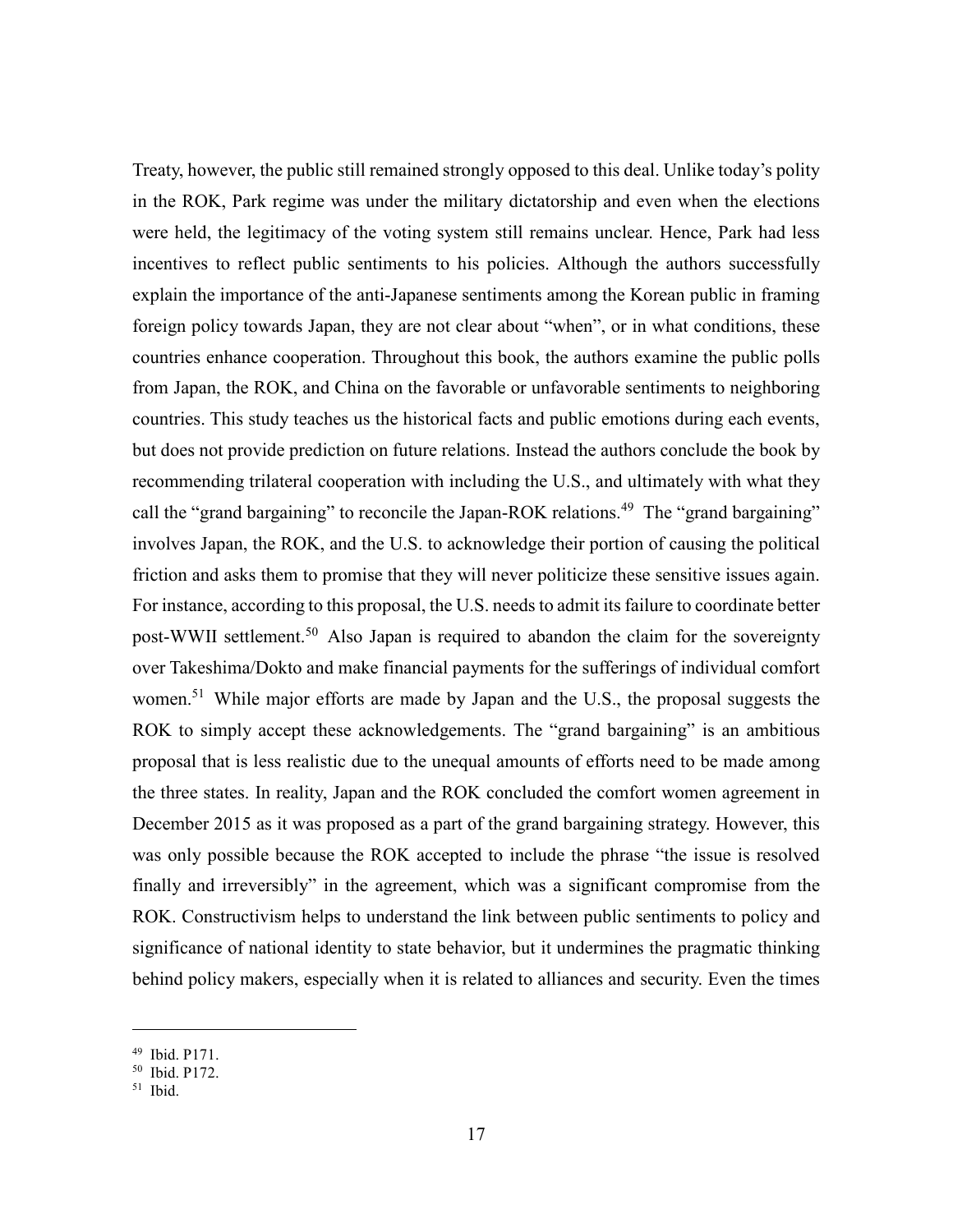when politics seem to be irrational, there are always levels of pragmatism behind them.

#### **CONCLUSION**

Japan and the ROK are quasi-allies because of their shared ally, the U.S. However, regardless of their common threats and interests, they refuse to enhance defense cooperation. This essay introduced the complementary capabilities model which explained that the ROK will only improve its defense cooperation with Japan when its security is scarce and the Japanese capability is compatible to its own. In reality, the ROK has been security scarce from when it was first founded. The military capabilities, both conventional and nuclear, of the DPRK are drastically different compared to the time during the Korean War. Occasionally, the DPRK conducts surprise attacks to the ROK and launches missiles toward the Sea of Japan. Hence, the complementary capabilities model explains that the level of Japanese defense capability determines whether the ROK will align with Japan or not. The failure of GSOMIA in June 2012 and success of the trilateral intelligence sharing agreement in December 2014 proved the complementary capabilities model to be a sound argument. Between the two negotiations, Japan upgraded its intelligence sharing capability, both physically and legally. As for the physical capability, Japan increased the number of the Aegis-equipped ships with anti-ballistic missile capability, and as for the legal capability, the second Abe Cabinet introduced the state secrecy law and also reinterpreted Article 9 of the Japanese Constitution to allow to exercise the right of collective self defense. The argument based on this empirical study is that the ROK decided to conclude the trilateral intelligence sharing agreement because it perceived the new Japanese intelligence system and legal framework is complementary to its own.

Many academic works have previously written on Japan-ROK relations. Realism would predict that Japan and the ROK will cooperate due to their similar perception of threats towards their common adversary, the DPRK. However, external threat on its own did not bring these two countries together. The quasi-alliance theory, proposed by Victor Cha, explains the level of fear of entrapment/abandonment determines the closeness of quasi-allies. This assessment explains most behaviors between Japan and the ROK, but it is less applicable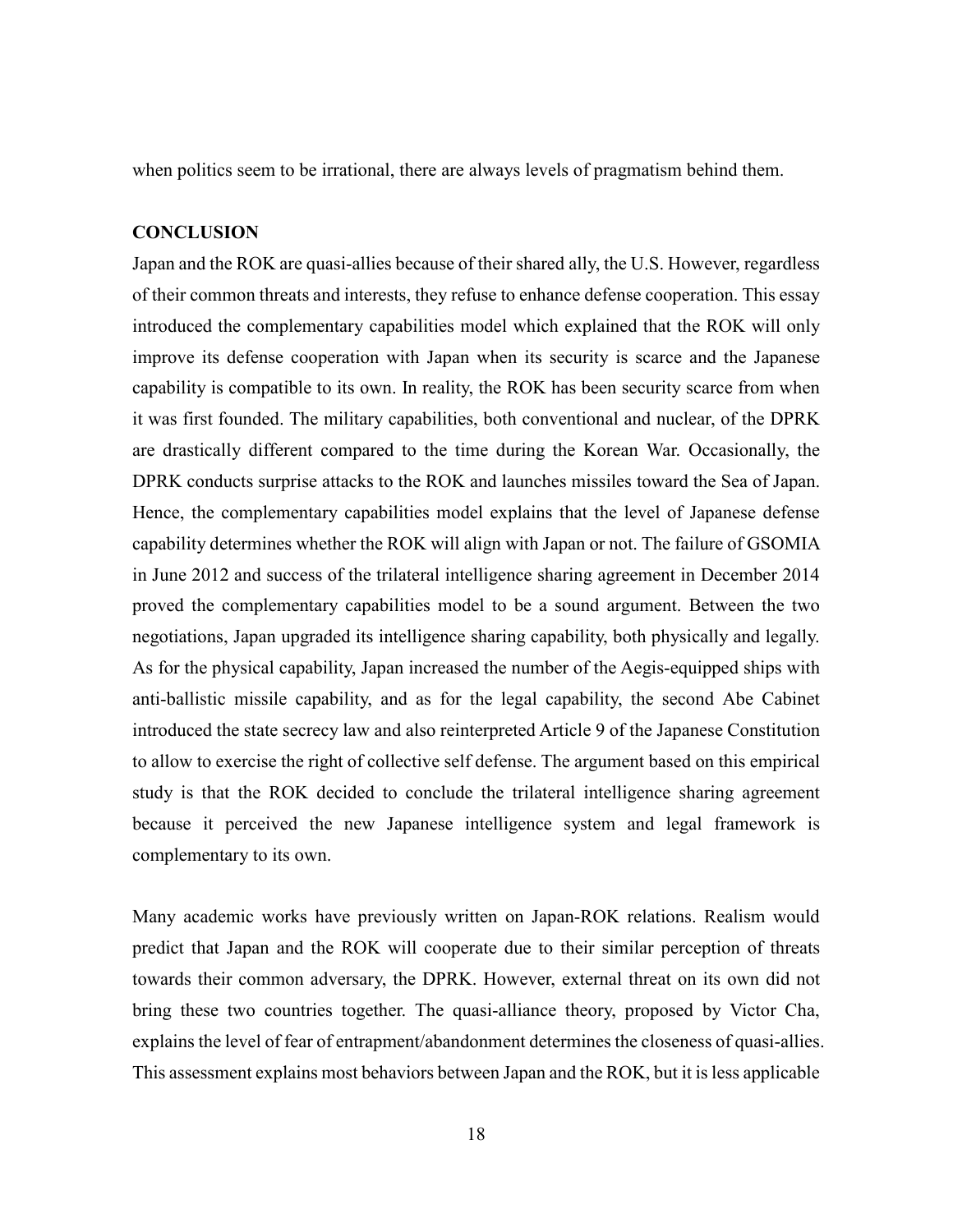to recent relations, especially under the U.S. rebalance to Asia strategy. Constructivists focuses on the idea that each nation have different historical and social background, thus they each have unique motive for their policies and behaviors. Glosserman and Snyder introduced the public polls as the evidence to show how public sentiments affect policies. This is true, especially in democracy, but this theory does not help to understand the conditions Japan and the ROK will cooperate. In addition, identity is a fluid notion and it is likely to change rapidly in this globalized society. Therefore, when assessing defense cooperation, realism is most suitable theory in international relations because it calculates the capability, not only the physical component of it but comprehensive aspect that contributes to power as a whole. The complementary capabilities model not only explains about the past but it also teaches what is required for Japan and the ROK to enhance their defense cooperation for the future. In order for them to establish better and constructive defense relationship, both countries need to have capabilities that are compatible to each other. As China's rise continues and the DPRK improve its missile technology, Japan and the ROK will face more necessity to enhance their cooperation in the future. The next step for them is to reach the GSOMIA agreement as soon as possible and persist their improvement in capabilities for their national securities and the regional peace.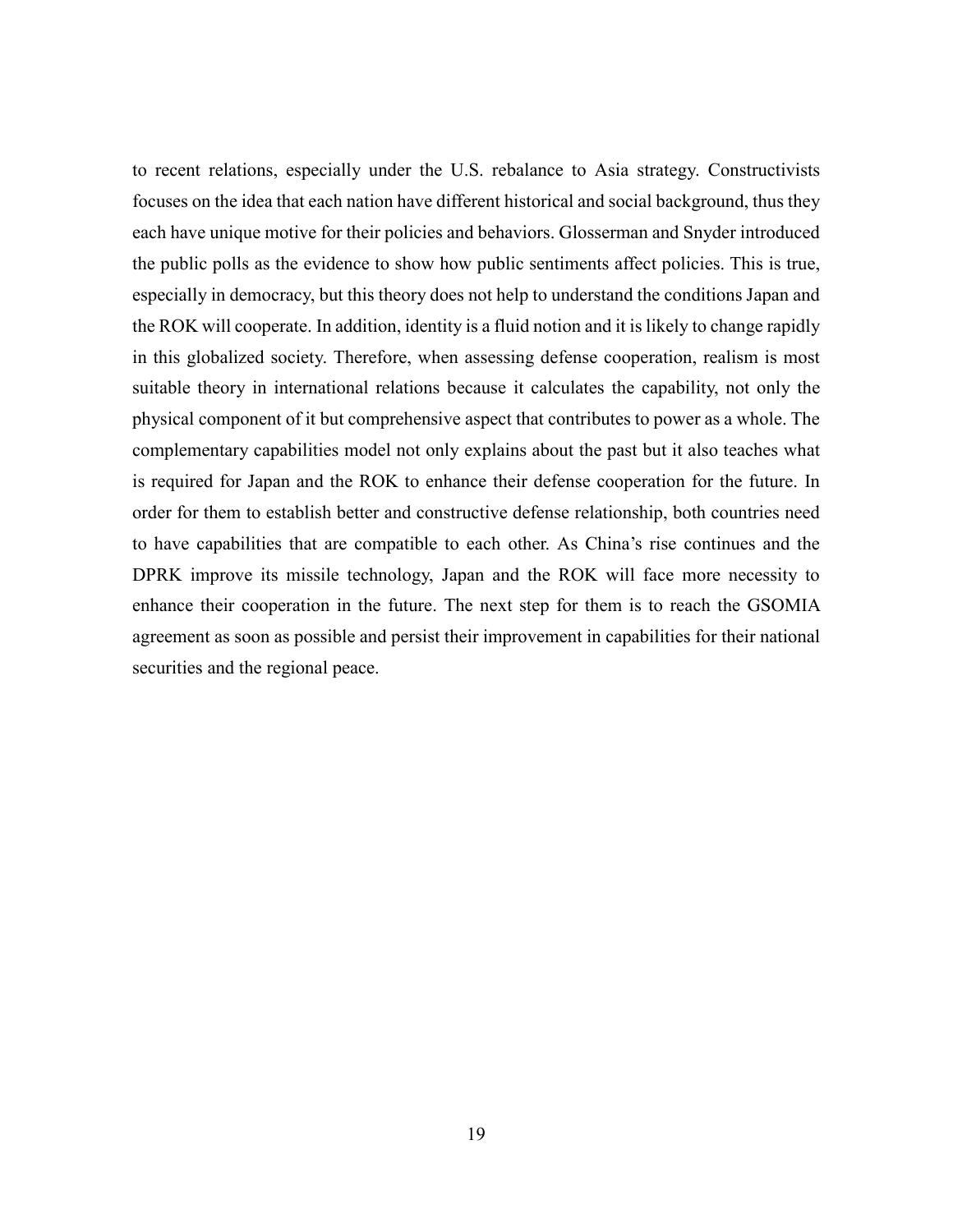# **BIBLIOGRAPHY**

# INTRODUCTION

- 1. Brad Glosserman and Scott A. Snyder, *The Japan-South Korea Identity Clash: East Asian Security and the United States* (New York: Columbia University Press, 2015).
- 2. Yonhap News Agency, "S. Korea, U.S., Japan to increase military intelligence sharing: top U.S. diplomat," April 20, 2016. http://english.yonhapnews.co.kr/news/2016/04/20/0200000000AEN2016042001120031 5.html?d163bea0

# HISTORICAL ACHIEVEMENTS AND FAILURE OF INTELLIGENCE SHARING

- 3. Kikuchi Yuji, "Nikkan Himitsu Jouhou Hogo Kyoutei no Shomei Enki," August, 2012, National Diet Library, p. 1. And Hayashi Takashi, "Nikkan Gunji Jouhou Houkatsu Hogo Houan Teiketsu Enki no Youin Bunseki," December 2014, Japan Maritime Self-Defense Force Command and Staff College Review, p. 1.
- 4. "Daijin Rinji Kaiken Gaiyou," January 10, 2011, Ministry of Defense. http://www.mod.go.jp/j/press/kisha/2011/01/10.html
- 5. Ibid.
- 6. "Hannichi Kanjou & Chugoku Hairyo… Kankoku, Nikkan Gunji Jouhou Houkatsu Hogo Kyoutei ni Nanshoku," May 25, 2015, Sankei News. http://www.sankei.com/politics/news/150525/plt1505250003-n1.html
- 7. "Dai 3 Kai Nikkan Kyoudou Yoron Chousa Kekka," May 28, 2015, Genron NPO. http://www.genron-npo.net/world/archives/5646.html
- 8. Ibid.
- 9. Sheila Smith, *Intimate Rivals*, (New York; Columbia Press, 2015).
- 10. "Dai 11 Kai Nicchuu Kyoudou Yoron Chousa Kekka," October 21, 2015, Genron NPO. http://www.genron-npo.net/world/archives/6011.html
- 11. "The Australia-Japan Defence Relationship: Improving Interoperability at the Operational Level," November 2015, Center for Defence and Strategic Studies. http://www.defence.gov.au/ADC/Publications/IndoPac/Keir\_Indo-Pacific\_Strategic\_Paper2.pdf
- 12. "Fact Sheet: Japan and India Working Together for Peace and Prosperity," Ministry of Foreign Affairs of Japan, December 12, 2015. http://www.mofa.go.jp/files/000117791.pdf

# KOREAN PRAGMATISM

- 13. "U.S.-ROK-Japan Defense Ministers Meeting Joint Press Statement," Department of Defense, May 30, 2015. http://www.defense.gov/Portals/1/Documents/pubs/US-ROK-Japan-Defense-Ministers-Meeting-Joint-Press-Statement.pdf
- 14. Jonathan Masters. "The Arab League," Council on Foreign Relations, October 21, 2014. http://www.cfr.org/middle-east-and-north-africa/arab-league/p25967.
- 15. C. J. Chivers, "Black-Market Weapon Prices Surge in Iraq Chaos," The New York Times, December 10, 2006.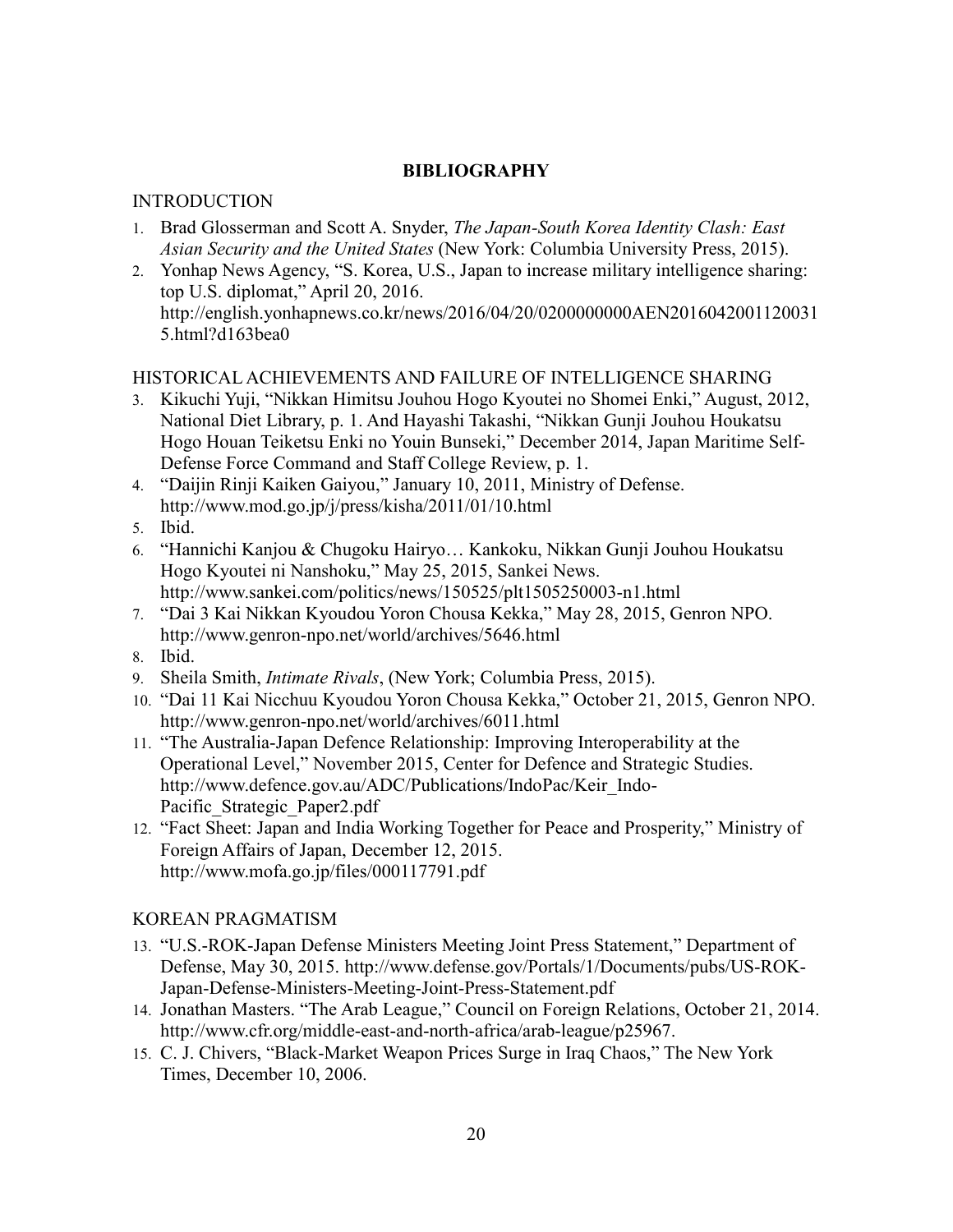http://www.nytimes.com/2006/12/10/world/middleeast/10weapons.html?  $=\& r=0$ 

- 16. Michael Green, Kathleen Hicks, and Mark Cancian, "Asia-Pacific Rebalance 2025 Capabilities, Presence, and Partnerships," Center for Strategic & International Studies, January 2016.
- 17. Ibid.
- 18. Ibid.
- 19. Victor Cha, "The Sinking of the Cheonan," Center for Strategic & International Studies, April 22, 2010. http://csis.org/publication/sinking-cheonan.
- 20. Aude-Emmanuelle Fleurant, "SIPRI Military Expenditure Database," Stockholm International Peace Research Institute, 2015. http://www.sipri.org/research/armaments/milex/milex\_database
- 21. Peter Finn and Sari Horwitz, "U.S. Charges Snowden with Espionage," The Washington Post, June 21, 2013. https://www.washingtonpost.com/world/nationalsecurity/us-charges-snowden-with-espionage/2013/06/21/507497d8-dab1-11e2-a016- 92547bf094cc\_story.html
- 22. "Nihon no Anzen Hoshou Seisaku: Sekkyokuteki Heiwa Shugi," The Ministry of Foreign Affairs, March 2016.

http://www.mofa.go.jp/mofaj/files/000117309.pdf#page=2

- 23. "Main Points of the Act on the Protection of Specially Designated Secrets," Cabinet Secretariat, 2014. http://www.cas.go.jp/jp/tokuteihimitsu/point\_en.pdf
- 24. Ibid.
- 25. Ibid.
- 26. "The Constitution of Japan," Prime Minister of Japan and His Cabinet. http://japan.kantei.go.jp/constitution and government of japan/constitution e.html.
- 27. Tokunari Michishita and Kiyohiko Azuma, "Chapter 7: Chousen Hantou Yuji to Nihon no Taiou," *The Korean Peninsula and East Asia*, (Tokyo: Iwanami Shoten, 2015).
- 28. "Kankoku, Anzenhoshou Kanren-houan Seiritsu mo Mokunin Nicchukan Shunoukaidan Misue, Tainichi Kanekei Kaizen Ni Fushin," Sankei News, Sepctember 21, 2015. http://www.sankei.com/world/news/150921/wor1509210046-n1.html.
- 29. Ibid.
- 30. "Bouei Keikaku no Taikou: Chuki Boueiryoku Seibi Keikaku," The Ministry of Defense, March, 2014.
	- http://www.mod.go.jp/j/publication/kohoshiryo/pamphlet/taikou/taikou.pdf.
- 31. "Aegis-kan Mondai wa Han-nichi Kankoku no Kabe… 8-wari Taisei de Misairu Bouei Kyouryoku Mo," Sakei News, February 6, 2015. http://www.sankei.com/premium/news/150206/prm1502060007-n1.html.
- 32. Additional footnote.
- 33. "TPY-2 Radar (X-Band Radar) Ni Tsuite," The Ministry of Defense, April 2013. http://www.mod.go.jp/rdb/kinchu/tpy-2/data/tpy-2\_about.pdf.
- 34. "Kyoto He Beigun Missile Bouei Radar Haibi Tai Kitachousen Daga Chugoku Ga Hihan," NewSphere, October 24, 2014. http://newsphere.jp/politics/20141024-3/.
- 35. "Touben Honbun Johou," The House of Representatives, May 10, 2006. http://www.shugiin.go.jp/internet/itdb\_shitsumon.nsf/html/shitsumon/b164116.html.
- 36. Junichi Abe, "Kankoku Heno THAAD Haibi Ni Chugoku Ga Yokoyari Wo Ireru